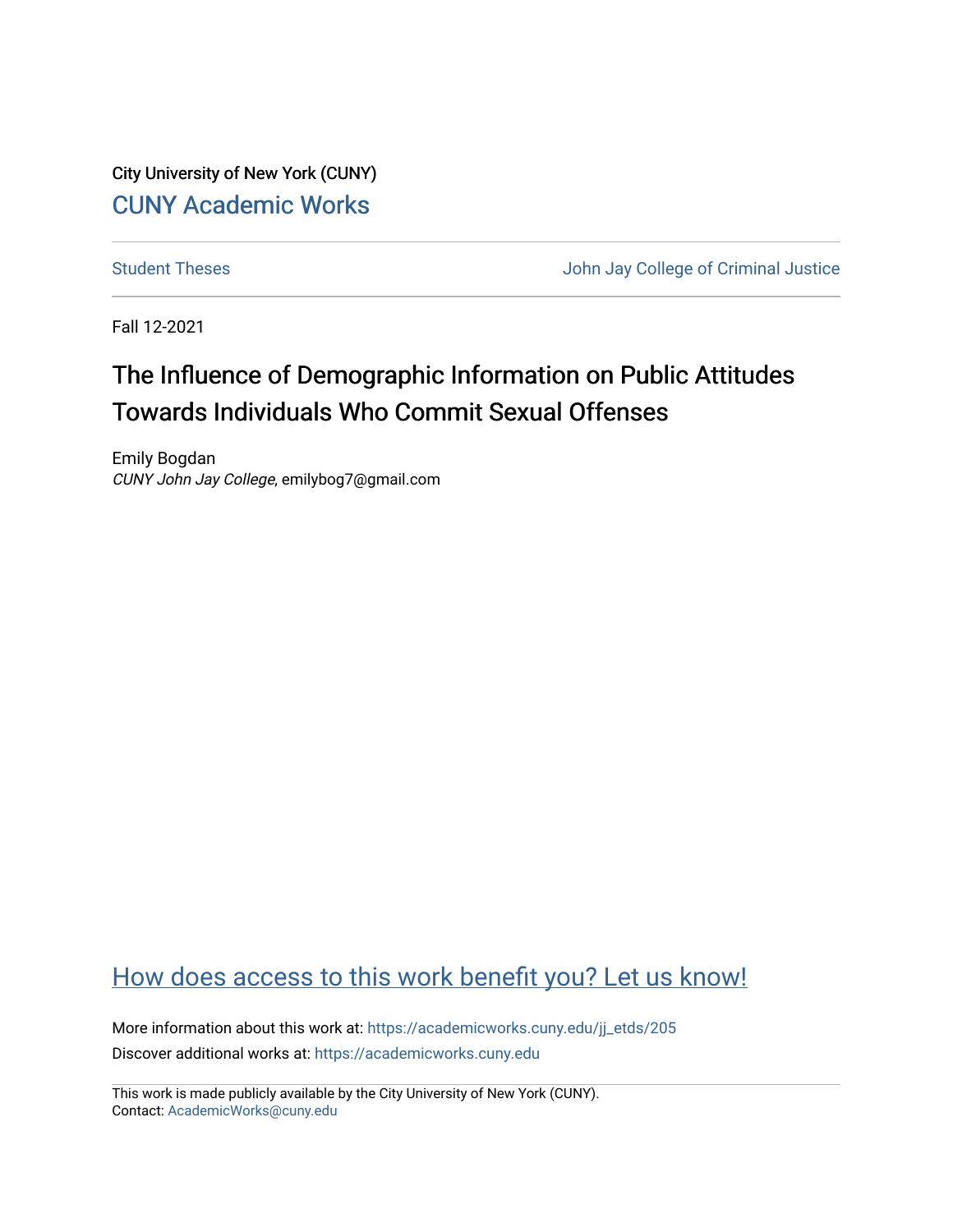The Influence of Demographic Information on Public Attitudes Towards Individuals Who Commit Sexual Offenses

> Emily Bogdan John Jay College of Criminal Justice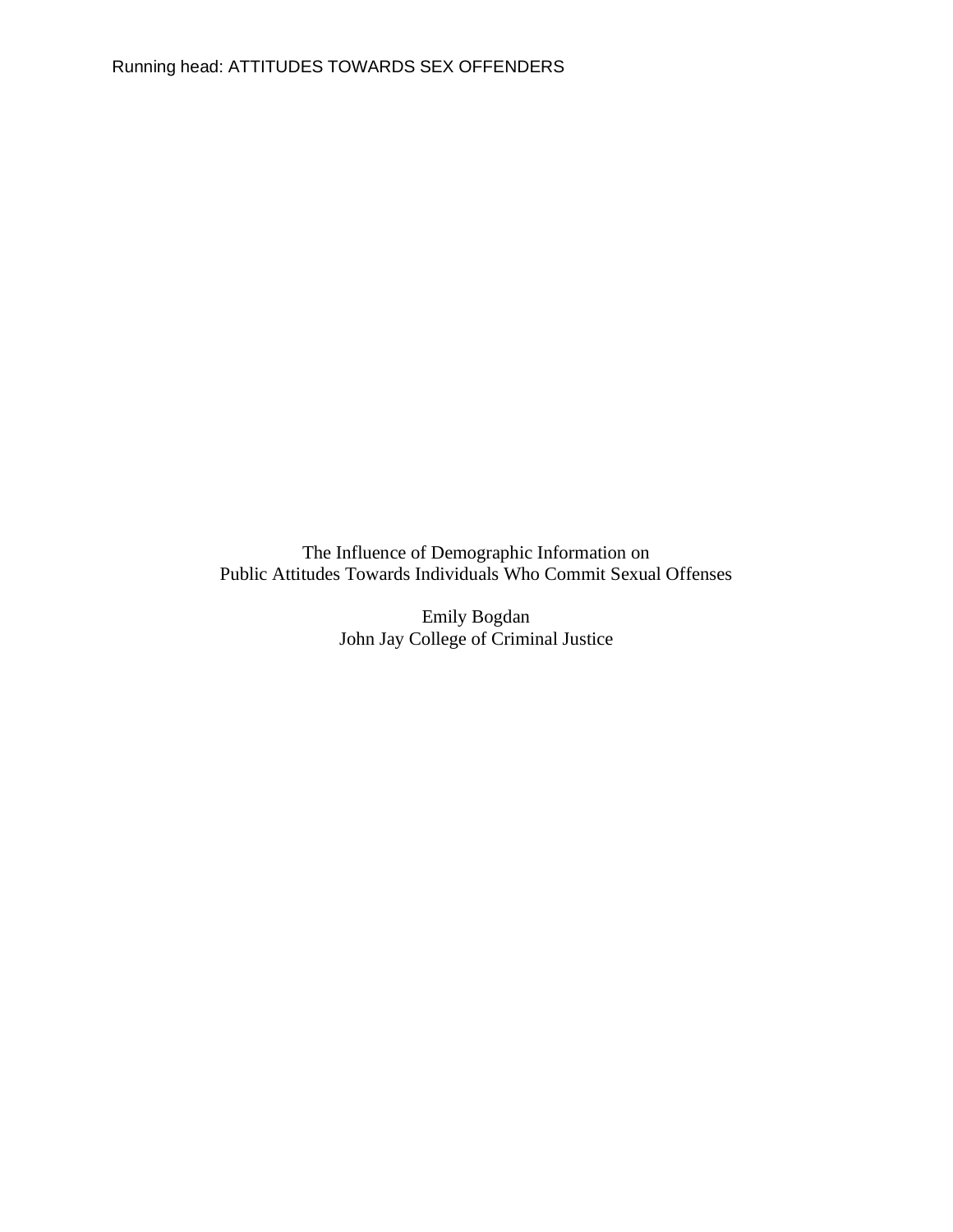#### **Abstract**

Research exploring the factors that shape public attitudes towards individuals who commit sexual offenses is needed to inform policy and reduce stigma that these individuals face as they reenter society. Prior research has explored demographic factors of those who offend and have been victimized, but few have studied how these variables may interact with one another to shape attitudes toward people who commit sexual offenses. The current study explores whether offender gender, victim gender, and victim age shape the public's attitudes towards these individuals. Participants were presented with a vignette describing the offense and then they were asked to respond to a series of scales, reporting their suggested length of sentence, perceived seriousness of the offense, and whether they think the individual should be punished or rehabilitated. Victim Age had a significant impact on Perceived Seriousness, Recommended Sentence, and Balanced Justice, with more punitive and negative responses in offenses with younger victims. Offender Gender also had a significant impact on Recommended Sentence, such that male offenders received longer sentences. Finally, Victim Age and Victim gender interacted to impact Recommended Sentence and Balanced Justice. Findings have implications for reentry and addressing stigma faced by individuals who sexually offend.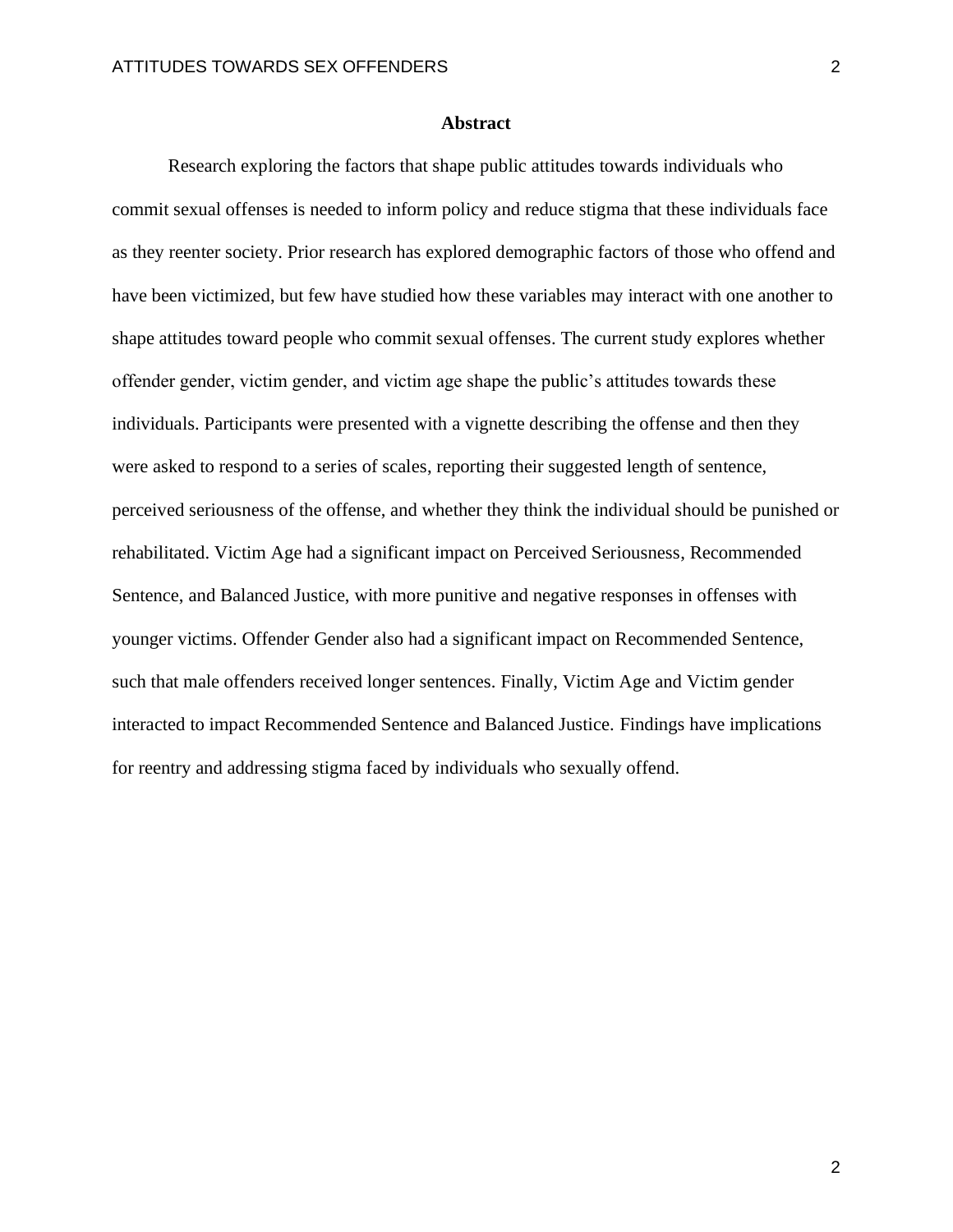Individuals with a criminal record face many challenges in the United States (U.S.), and this is especially true for those who have committed a sexual offense (Quinn et al., 2004). For someone to successfully reenter society, among other things, they need to find a safe place to live, and they need to find a stable job. These tasks may be simple for most people, but they are challenging for people who have committed sexual crimes, partly due to restrictions given to them by the state, but also because of the major stigma they face that can even lead to acts of vigilantism (Cubellis et al., 2019). Even perceived, anticipated stigma can have a negative influence on these individuals' self-stigma, their adjustment back into the community, and on possible parole violations due, in part to the lack of general support they experience (LeBel, 2012; Moore, et al., 2016a; Moore, et al., 2016b).

The public has a difficult time accepting individuals convicted of sex crimes back into society because they fear for the safety of their communities (Quinn et al., 2004). A large part of this stigma is due to misconceptions that are held about those who commit sexual offenses, which are often shaped by stereotypes developed through the media (Harper, et al., 2017). Most people believe that those who have committed sexual offenses will inevitably offend again, but recidivism among this group is far less common than perceived (Vess & Skelton, 2010). In fact, individuals who commit sexual offenses recidivate at a lower rate than individuals who commit any other type of offense (Alper & Durose, 2019). Even just the use of the label "sex offender" can reinforce the public's negative attitudes towards this group of individuals. For example, Harris and Socia (2014) found that when the term "sex offender" was used, it reinforced public support for policies that limit the freedoms of individuals who commit sexual offenses, such as

3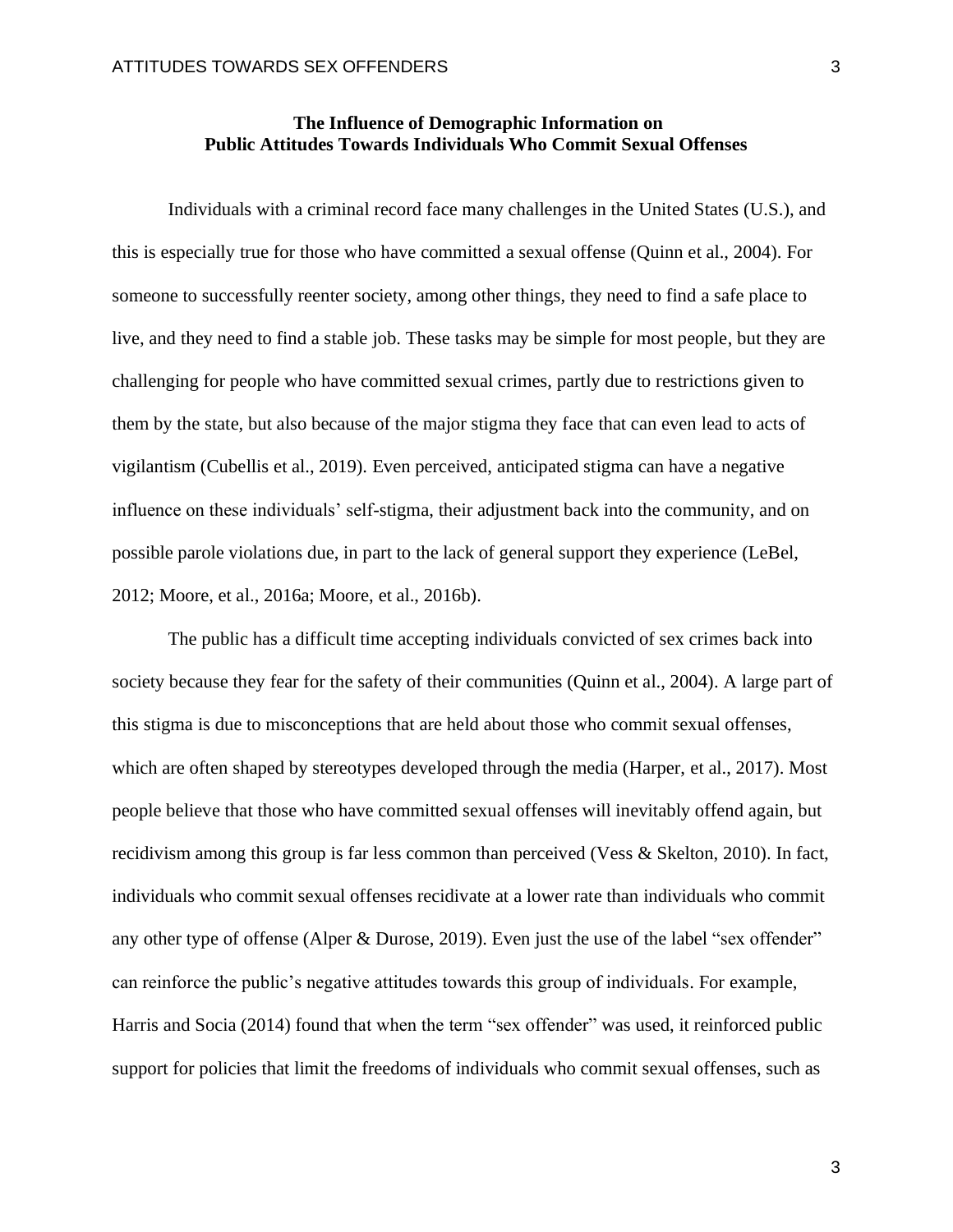their use of social media or living in certain areas. It is important to measure public attitudes towards individuals who commit sexual offenses to gauge how accurately these individuals are depicted in society. When information is based upon stereotypes, it causes unfounded fear surrounding individuals who commit sexual offenses, thus leading to more restrictive laws and less available support upon reentry. This is a public safety issue in itself because there is some evidence that sex offender policies may actually destabilize individuals during the high-risk reintegration period putting them at increased risk for recidivism (Cubellis et al., 2019; LeBel, 2012; Moore, et al., 2016a; Moore, et al., 2016b; Wakefield, 2006).

In many states and counties, laws have been passed that prohibit individuals convicted of sexual offenses from living in certain areas that are within close proximity to places that children frequent, such as school and parks (Levenson and Hern, 2007). There are also laws that mandate registration and require community notification which research has shown do not typically have a positive impact on communities. These laws have been implemented largely as a response to public fear, however they are not evidence-based and therefore often have adverse effects (Socia and Stamatel, 2010). Levenson (2008) sampled 109 people convicted of sexual offenses regarding the impact of residence restriction policies. They found that these policies make it difficult for these individuals to find available housing and employment, increasing homelessness and financial difficulties. The majority of the people they sampled also reported that they did not find the laws to be an effective way to reduce child sexual abuse or to help with risk management as intended. Research has also found that stable employment and relationships can decrease recidivism by allowing individuals to be prosocial members of society (Levenson and Hern, 2007). Although laws that restrict housing, force people to be on registries, and inform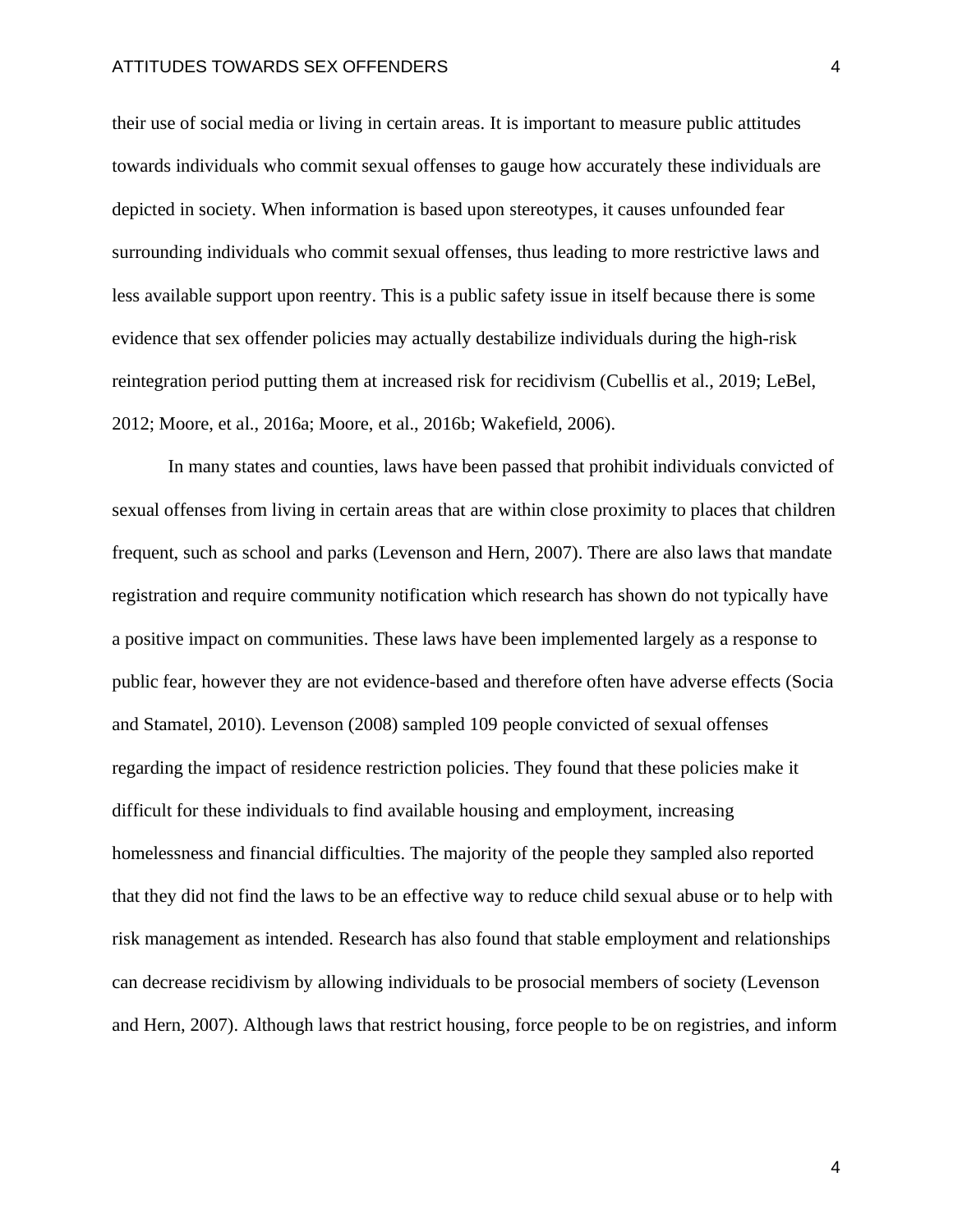communities of their presence are designed to increase public safety, they actually make reentry more difficult, increasing the circumstances that lead to recidivism (Levenson, 2008).

In recent years, there has been an increase in the number of studies examining said public attitudes towards individuals who commit sexual offenses, but many questions remain unanswered. As Harper and colleagues (2017) discussed in their review of the literature on general attitudes towards individuals who commit sexual offenses, many studies have had inconclusive or contradictory findings. Specifically, little conclusive evidence has been found regarding attributes that shape the way the public views individuals who commit sexual offenses.

## *Gender of the Individual who Commits the Sexual Offense*

Some researchers have studied how characteristics of the perpetrator and victim of a sexual offense may play an important role in influencing public attitudes towards the individuals who commit sexual offenses. Many studies have found that participants respond more negatively to offenses with male perpetrators, including general attitudes, perceived seriousness of the crime, punitive attitudes toward the perpetrator, etc. (Banton & West, 2020; Beeby, et al., 2020; King & Roberts, 2017; Socia et al., 2019). For example, Shields and Cochran (2020) found that among sentences given in Florida between 1995 and 2010, males who commit sexual offenses were given longer and more severe sentences than matched females.

In a study by King and Roberts (2017), survey methods were used to measure the ways in which various factors, such as details about the offense and the person committing the offense shape public opinions. They found that participants displayed the most punitive attitudes towards males who commit sexual offenses in comparison to females who commit sexual offenses. They also asked participants to read vignettes describing the offense then report on the individual's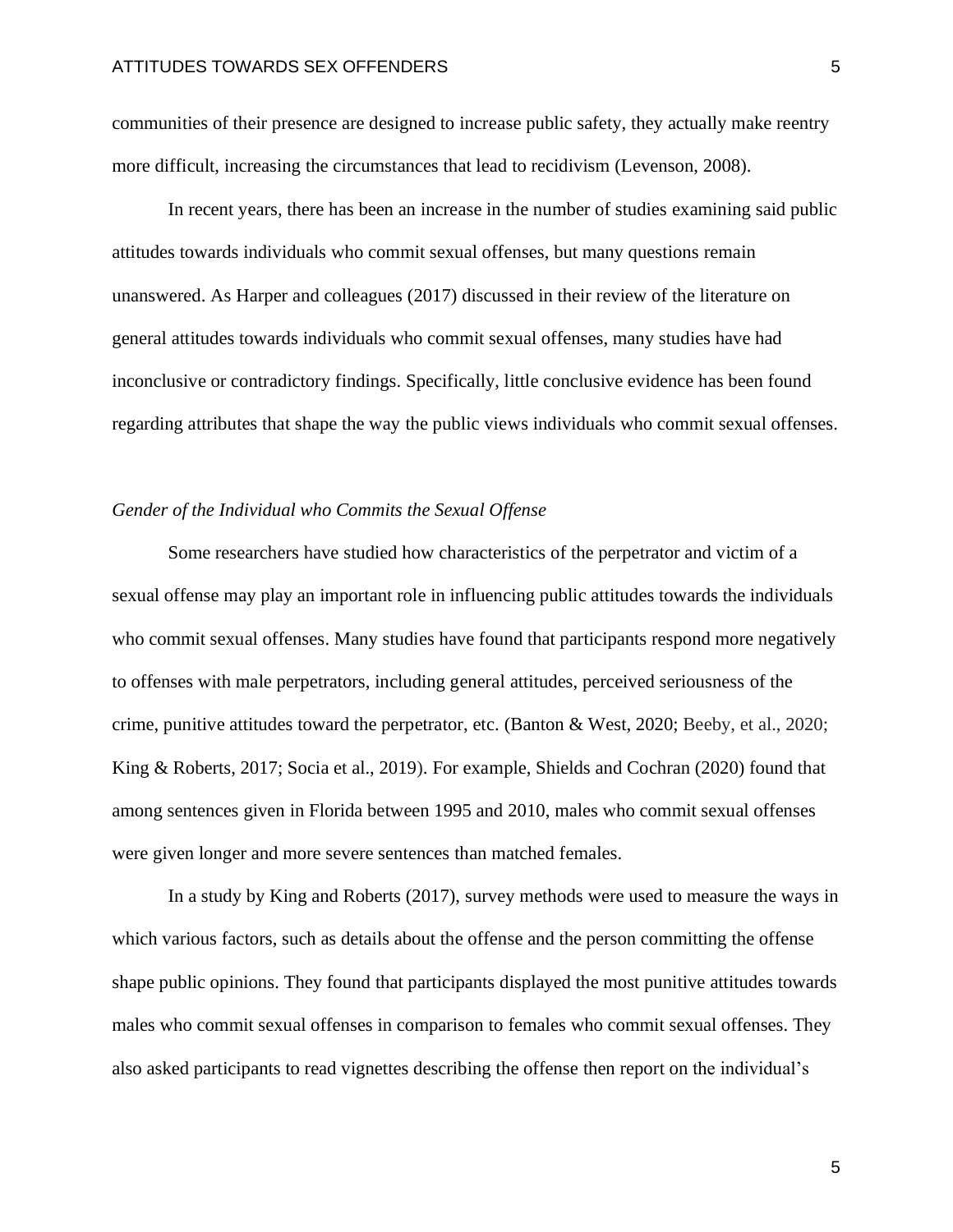sentence length and the duration of time they should be on the sex offender registry. They found that participants assigned longer registration requirements for offenses that were considered more serious and involved male offenders, older offenders, and younger victims. However, it should be noted that the participants were not given context on sentencing and registration guidelines and this may have impacted responding.

Beeby et al. (2020) also explored the influence of the gender of the individual who commits sexual offenses on punitive attitudes using real cases. They compared sentencing outcomes for cases of 10 male and 10 females that committed sexual offenses in New Zealand from 2011 to 2018. They found that in general, females were significantly less likely to receive a prison sentence than males in matched cases.

## *Victim Demographics*

Overall studies examining the role of victim gender and attitudes toward those who perpetrate sex crimes tend to show that offenses perpetrated against males to be viewed more negatively, although results are inconclusive. For example, offenses in which victims are male result in the most punitive attitudes, such as higher prison sentences, but this only holds true for adult victims (Socia et al., 2019). However, stereotypically, the public sees males as being the perpetrators of sexual offenses and females as being the victims (Depraetere et al., 2018). Of note, several other studies either did not include this variable or did not find any significant impact of victim gender on attitudes towards individuals who commit sexual offenses, suggesting a gap in the literature (Banton et al., 2020; King & Roberts 2017; Rogers et al., 2011).

Victim age also plays an interesting role, especially when considered alongside offender and victim gender because female individuals who commit sexual offenses are more likely to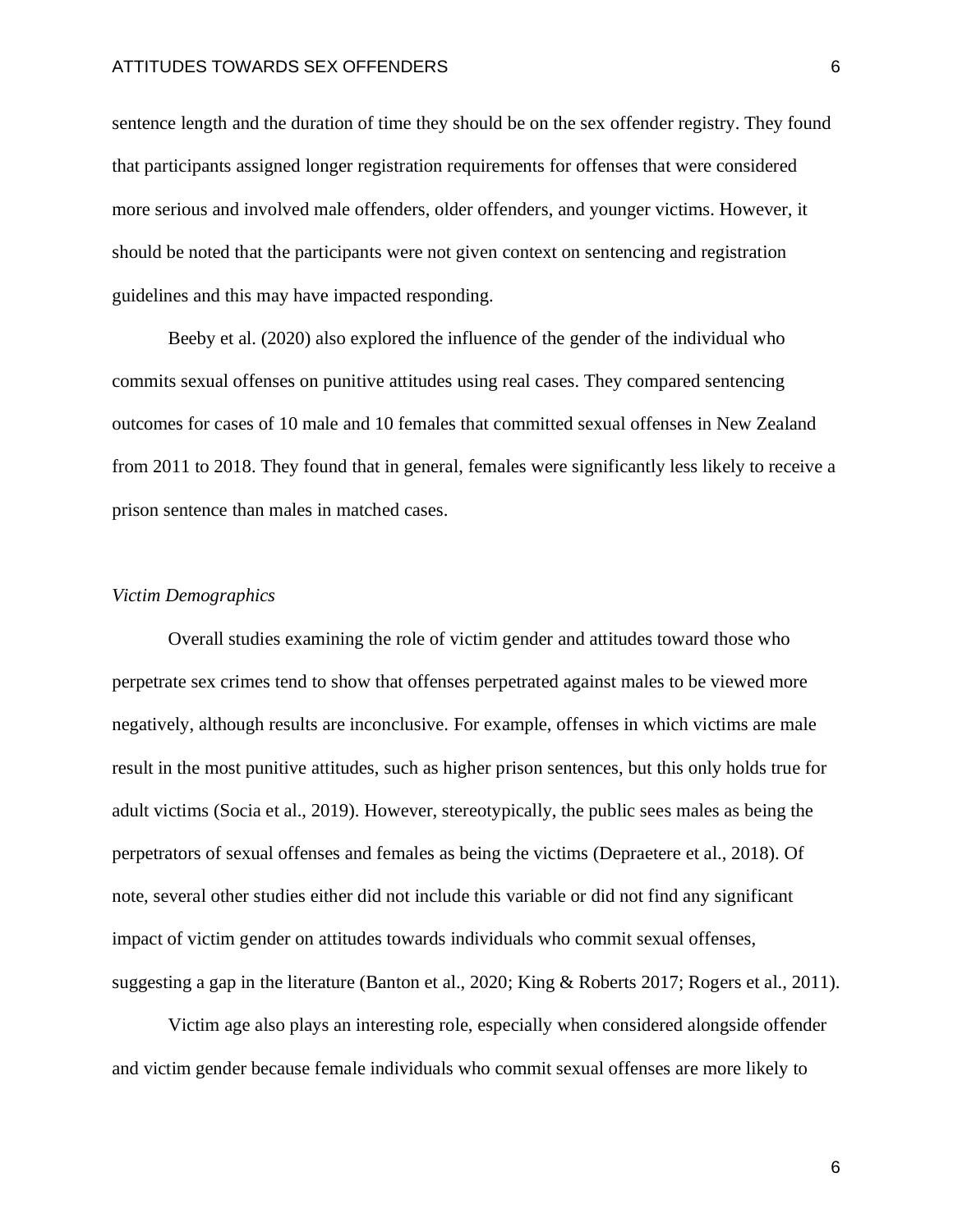offend against children than they are to offend against adults (Sandler & Freeman, 2007). Most research on this topic has found that, in general, participants respond most negatively towards individuals who offend against children when compared to individuals who offend against adults and this effect gets stronger for younger children (Rogers et al., 2011; Socia et al., 2019; King et al., 2017). However, the measures and sampling procedures used among these studies varies greatly, including perceived seriousness, various measures of general attitudes, sentence length, and post-release policies.

#### *Intersection between Gender and Age*

It is also important to study the ways in which demographic characteristics interact to shape attitudes, because identities are multifaceted and thus should be treated as such. Banton and West (2020) explored the influence of offender, victim, and observer (participant) gender on perceived seriousness of child sexual abuse. They presented an online sample of British participants with a vignette describing a 35-year-old person who was attracted to prepubescent children and acted upon this attraction at a party. While the gender of the child varied, the age was held consistent. Following the vignette, participants were asked to rate how serious they found the offense to be on a scale of 0 to 100, to measure perceived seriousness of child sexual abuse. They found a main effect of participant gender such that males rated the crime as being more serious than females did. However, they did not find any effect of victim gender, which the authors postulated could be due to the fact that all victims in their study were children and crimes against children are perceived as more serious in general (Banton and West, 2020). They also found an interaction effect whereby female participants rated the vignette with a female offender and a male victim more negatively than the male participants did. The authors speculated that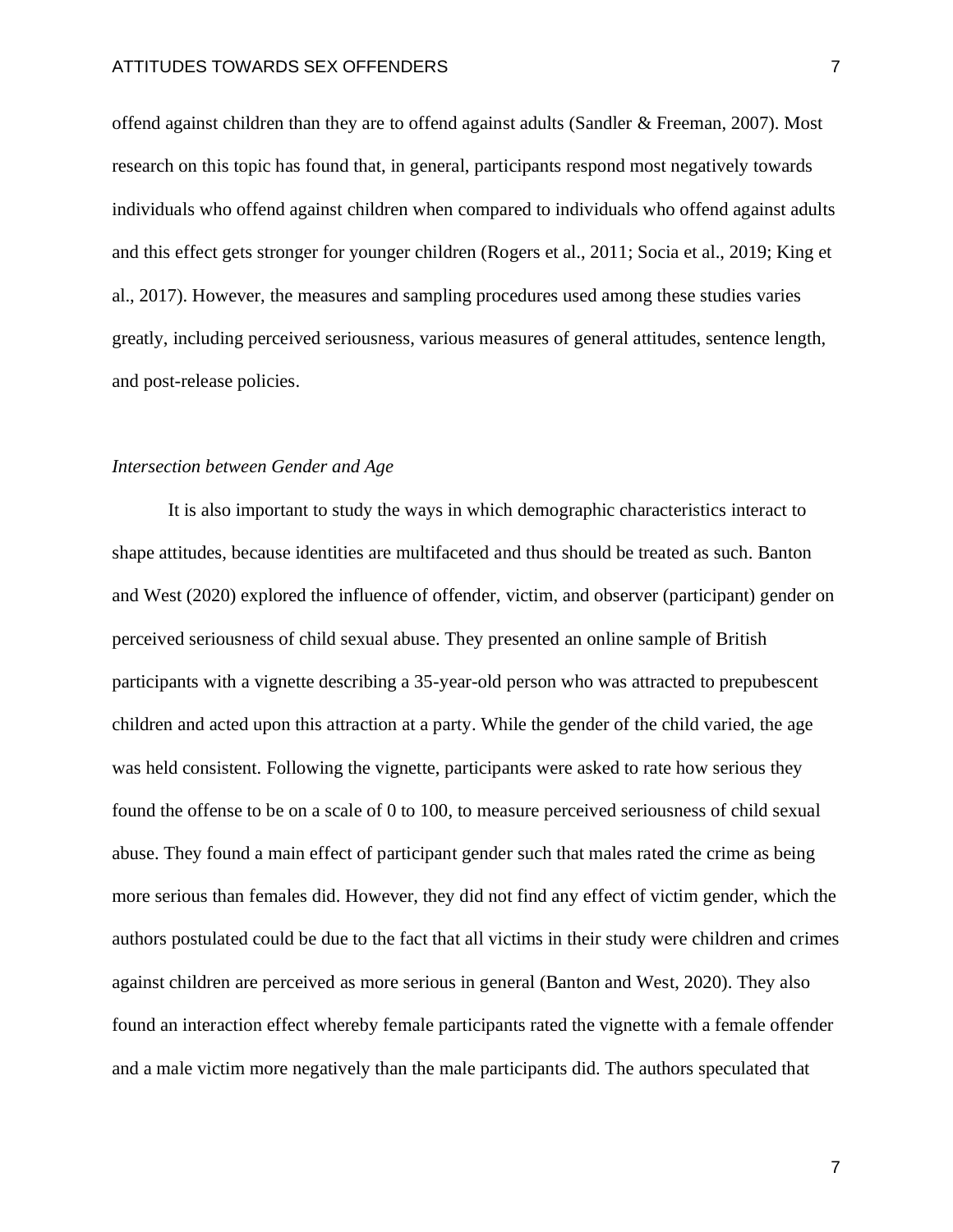this could have to do with men internalizing the media portrayal of this type of sexual offense as being less serious.

Socia and colleagues (2019) conducted a similar vignette study using an online sample of adults. They looked at the effects of offender and victim gender, victim age, and the relationship between the two individuals. Similar to Banton and West (2020), they presented a  $2x2x2$  design using a vignette which varied by perpetrator gender, victim gender, and victim age (8-year-old vs 25-year-old). Their vignettes also provided context to the participants by describing the average sentence for this type of offense, overcoming some of the limitations of previous research (i.e., King & Roberts, 2017). Following the vignette, they asked participants how long they think this offender's sentence should be (from 1 to 19 years). They compared these values to the average sentence of 10 years and found several main and interaction effects. They found that the longest sentences were given to cases with male offenders (versus female offenders), male victims (versus female victims), and child victims (versus adult victims). Interestingly, in cases with child victims, there was no difference in attitudes based on victim gender, but for cases with adult victims, sentences were longest for offenders with male victims. However, it is hard to compare their findings to those of previous studies as they only used sentence length as an outcome measure and did not assess other measures of punitive or negative attitudes, such as perceived seriousness.

#### **Study Overview**

In recent years, more research has been conducted on attitudes towards individuals who commit sexual offenses in an effort to elucidate the factors that influence the public's opinions and the misconceptions they hold, with the goal of gaining public support for evidence-based public policy. Research has shown that legislators policy decisions related to people who commit

8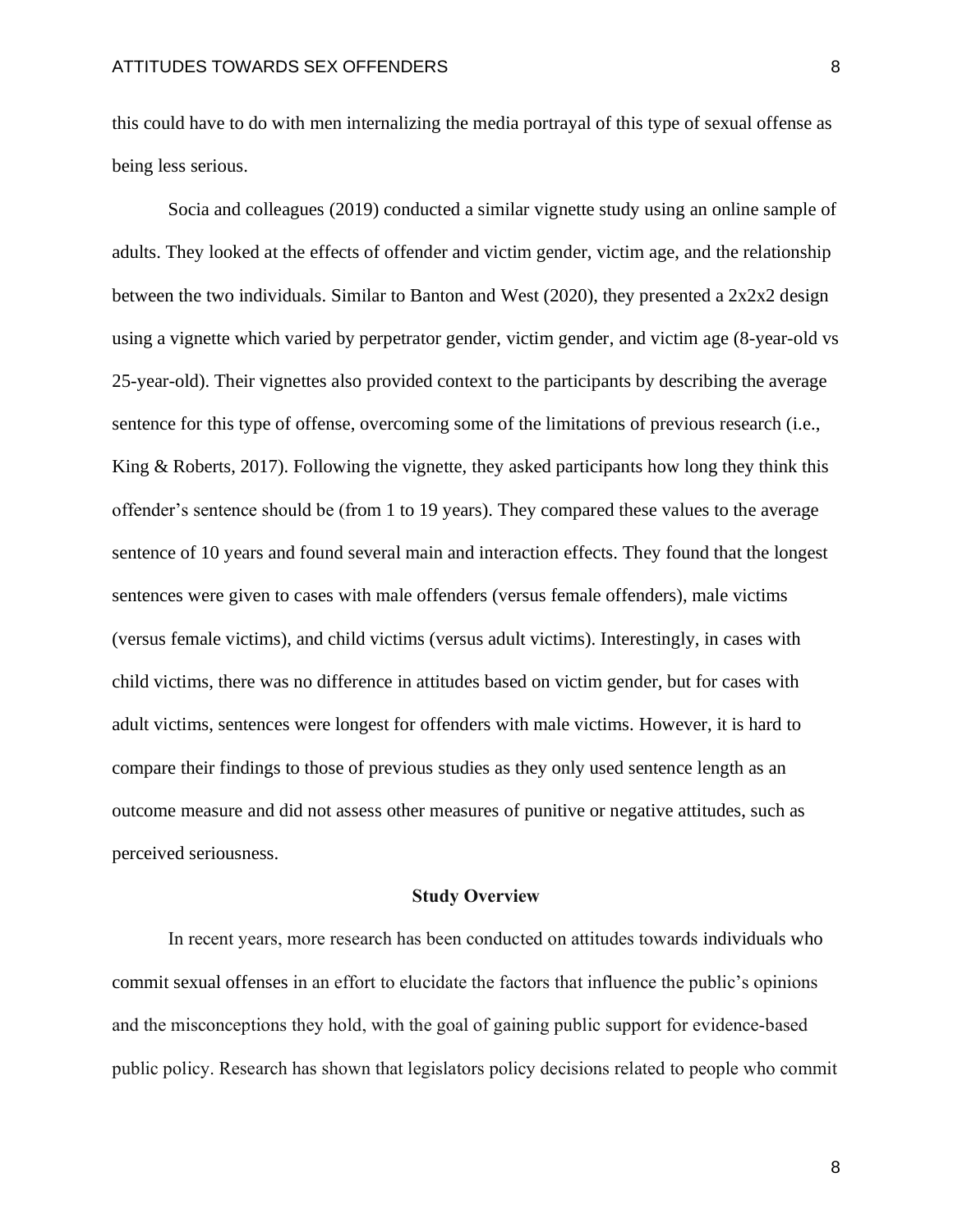sexual offenses align with general attitudes towards these individuals, demonstrating the importance of understanding these attitudes (Sample, 2008). Despite increased research, individuals with a sexual criminal record still face stigma and difficulty reentering society. As is evident from the literature discussed above, the misconceptions about individuals who commit sexual offenses that influence public attitudes can be harmful for the offenders and for public safety as a whole. In an effort to continue to improve these individuals' chances of successfully reentering society by targeting areas that need the most improvement, it is important to learn as much as possible about the factors that influence public attitudes. Literature on this topic has explored many factors that shape these attitudes, including various demographic factors of offenders and victims. One important question that needs to be addressed in more depth in the literature is the influence of offender and victim gender. This is important because learning more about the influences behind stigma towards individuals who have committed sexual offenses would help inform successful reentry efforts.

Research on attitudes towards individuals who commit sexual offenses suggests that various demographic factors influence these attitudes. Previous studies have found that the public tends to show the most punitive and negative attitudes towards males who commit sexual offenses against children, however some of the previous research did not manipulate the age of the child, which may have impacted outcome (see Banton et al., 2020). Other research exploring the intersection between offender and victim gender and victim age has been limited in their outcome measures. Thus, the goal of this study was to examine how offender gender, victim gender and victim age influence perceived seriousness, recommended length of sentence, and balanced justice. Based upon the extant research it was hypothesized that participants will rate male offenders who offend against young and/or male victims most negatively.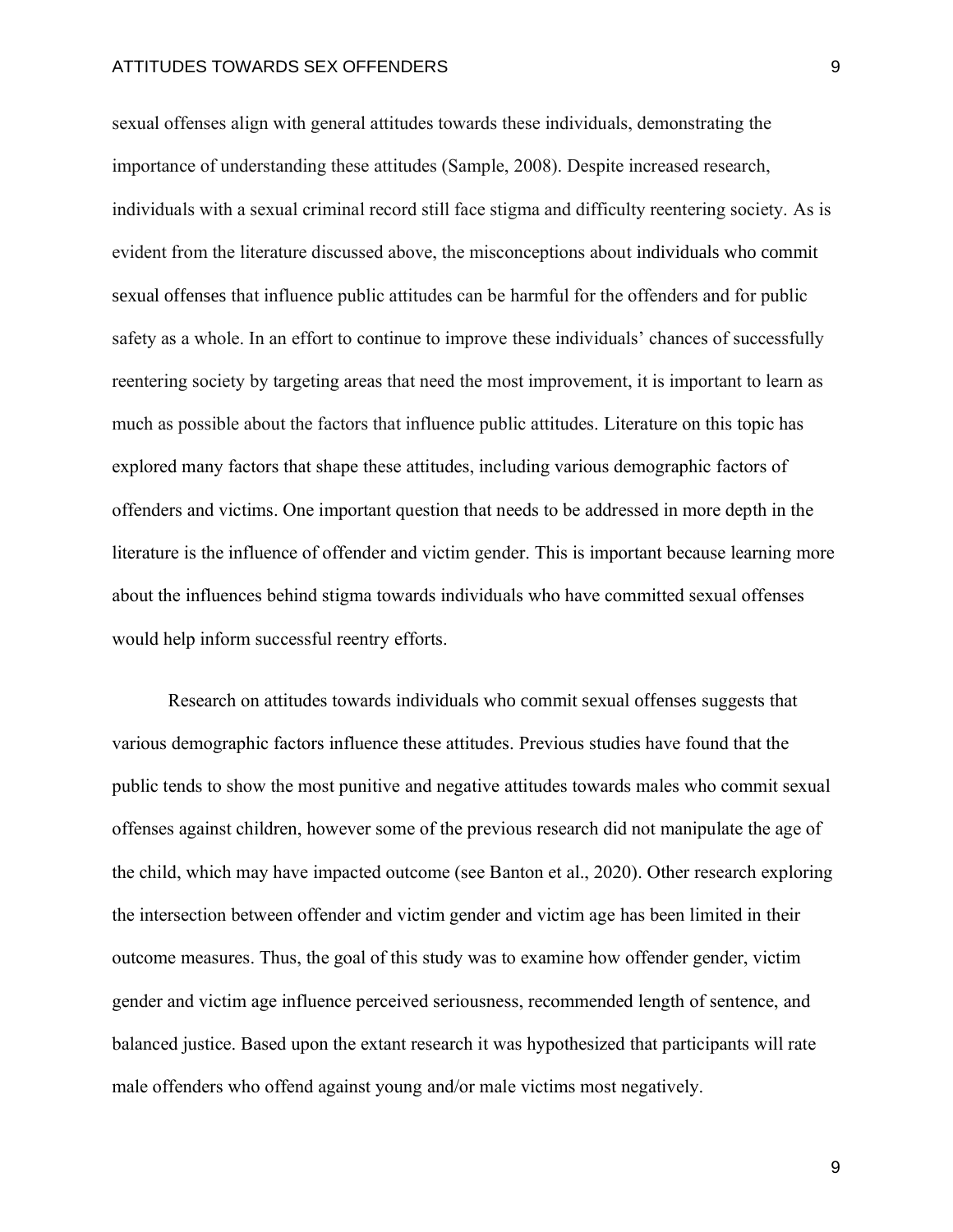#### **Method**

**Design and procedure.** Using random assignment, we created eight experimental groups based on our three independent variables using a 2 (offender gender) x2 (victim gender) x 2 (victim age) design. We manipulated the presence of each level of these independent variables for each of our groups. To do so, we presented participants with a vignette describing a sexual offense that manipulated the gender of the offender and the victim as well as the age of the victim. Vignettes were identical in every other way. Our dependent variables were participants' ratings of perceived seriousness, recommended length of sentence, and balanced justice.

We recruited participants through Amazon Mechanical Turk via Cloud Research. Individuals who were 18 years of age or older, spoke English, and were located in the U.S. were eligible to participate. Participants entered the program and were presented with an informed consent form to read and sign which included the risks and benefits of participation as well as the contact information of the researchers and other important information. Once participants consented to the study, they were randomly assigned to read one of the eight vignettes. Once participants read through the vignette, they were taken to the survey where they were asked a series of questions about their attitudes towards the offender that they had just read about including their perceived seriousness of the offense, their recommended sentence for the individual committing the offense, and whether they think the individual should be punished, rehabilitated, or both. Finally, respondents were asked for demographic information before being presented with a debriefing screen and a code which allowed them to receive payment. We also including attention and manipulation checks. For example, we included a question where we asked participants to select a specific number on the scale. Participants who did not pass these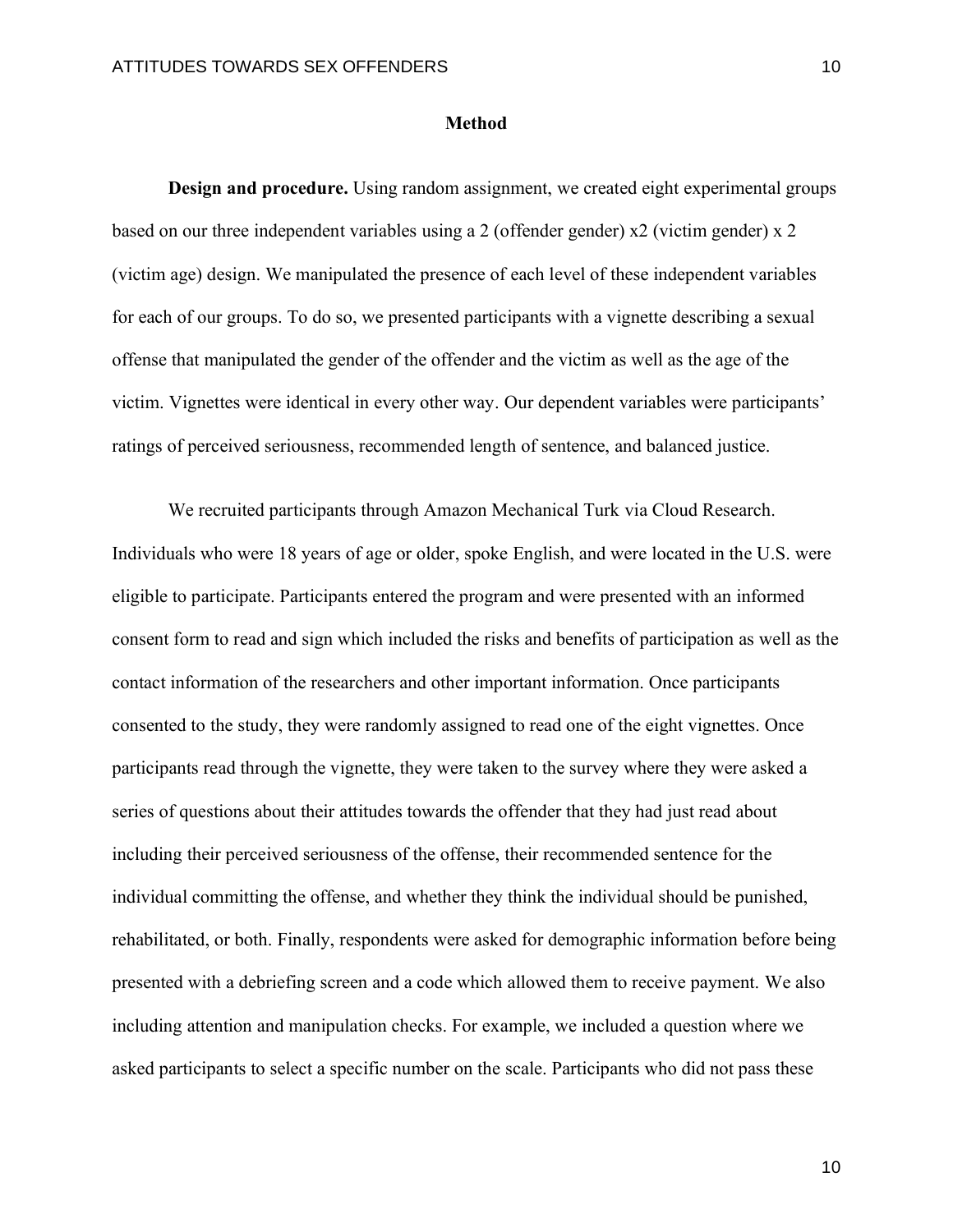checks were also excluded. The entire study was designed to be completed in 10 minutes. All procedures were approved by the Institutional Review Board at John Jay College of Criminal Justice.

**Participants.** A total of 414 participants were recruited and consented. 15 participants were excluded based upon failure to attend to attention checks. Of the 399 participants that remained, 145 (36.3%) identified as women, 250 (62.7%) identified as men, 4 (1.0%) identified as non-binary or transgender (male to female). The average age of participants was 39 and ages ranged from 22 to 70. Additionally, 305 (76.4%) identified as White, 36 (9.0%) as Black or African American, 22 (5.5%) Hispanic or Latinx, 22 (5.5%) as Asian, 10 (2.5%) as biracial or multiracial, and 4 (1.0%) as other. A post-hoc power analysis was conducted using G\*Power3.1 (Faul et al., 2009) using a medium effect size  $(d = 0.5)$  and an alpha of .05. Results showed a power of 1.0.

**Materials.** *Vignette* The vignettes were adapted from Socia et al. (2019) and either stated that the offender was a male or a female, that the victim was a male or a female and that the victim was either an adult or a child. Unlike Socia et al. (2019), we used multiple measures, so we adapted the vignette to mention that we are asking for the participants' opinion on the case. All vignettes were identical aside from the perpetrator gender, victim age (8 vs 25-years-old) and victim gender which was varied across the 8 vignettes.

Alex Baker is a 35-year-old [Perpetrator\_Sex], with no prior criminal record, who has been convicted of one act of felony sexual assault against [Victim\_Age] [Victim\_Sex] victim. The judge in the case is requesting your opinion on the case and input on an appropriate sentence to impose on Alex Baker. The average sentence length for an individual convicted of this type of crime and with no prior criminal record is 10 years in prison, although any sentence between 1 and 19 years in prison is allowable.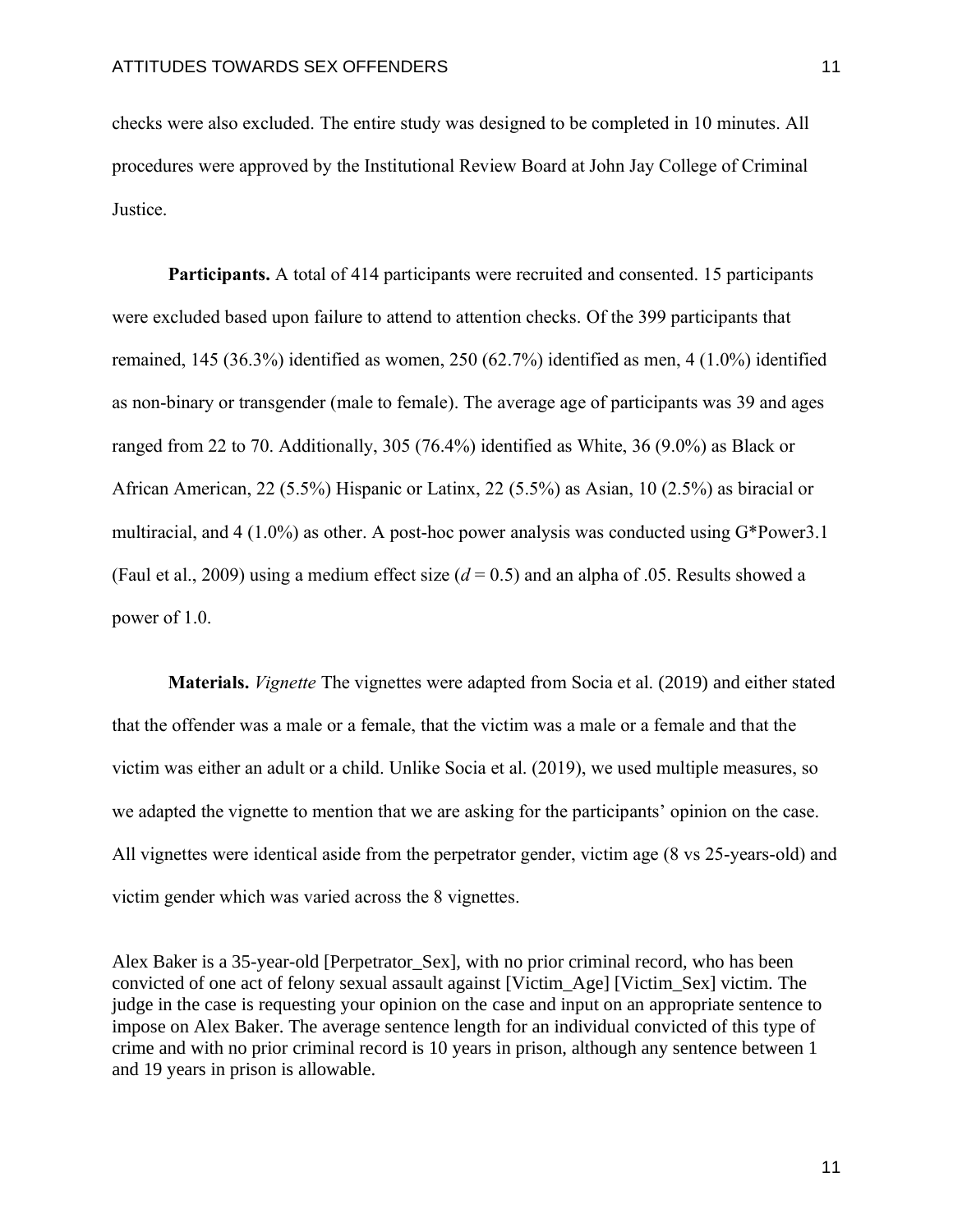*Perceived Seriousness* The perceived seriousness question was developed by Banton and West (2020) and asked participants to "Please indicate how serious you feel that the adult's actions were, using the sliding scale below." Response options ranged from 0 ("not serious at all") to 100 ("very serious"). Participants who chose lower numbers perceived the offense to be less serious than participants who chose higher numbers.

*Recommended Length of Sentence* The recommended sentence length question was based upon Socia et al.'s (2019) study and asked participants to "Please indicate how long you think this individual's sentence should be, keeping in mind that the average sentence for this crime is 10 years." Response options ranged from 1 to 19 years. Respondents were told that the average sentence for this crime is 10 years and we calculated the interval between the average sentence (10 years) and their responses before comparing the values. Therefore, a score of 0 meant they thought the average sentence was fitting, a positive score meant they thought an above average sentence was fitting (up to  $+9$ ), and a negative score meant they thought a below average sentence was fitting (down to -9).

*Balanced Justice* The Balanced justice question was adapted from Mears et al., (2014) and measured by asking participants, "Should punishment or rehabilitation be the goal of sentences for people who commit sexual offenses?'' Participants then answered on a scale of 1 to 5, where  $1 =$  only punishment,  $2 =$  mostly punishment,  $3 =$  both equally,  $4 =$  mostly rehabilitation, and  $5 =$  only rehabilitation.

*Demographic questions* Demographic questions included age, race, sex, gender, and information about whether they or someone they know have been arrested, what they were arrested for, whether they were incarcerated, and for how long.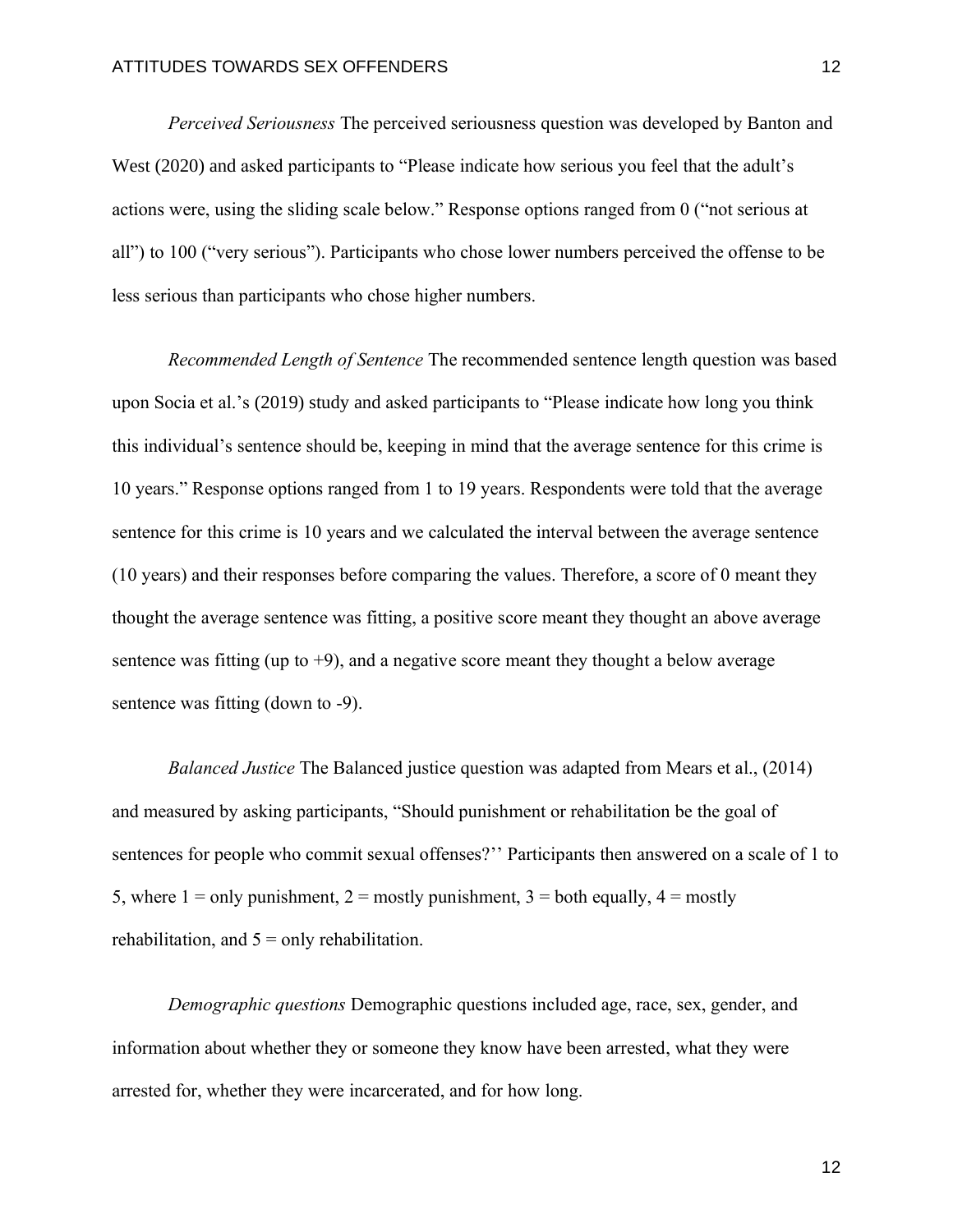**Data Analysis.** We used three-way analyses of variance (ANOVA) to measure the difference in scores between participants in each group of the three dependent variables. This allowed us to analyze our hypothesis stating that participants would rate offenders more positively if they were told that the offender was a female who offended against a female, adult victim. We also used independent-samples t-tests to explore the specific levels of effects between groups.

#### **Results**

### *Perceived Seriousness*

A three-way ANOVA was conducted to determine the effects of Offender Gender (male/female), Victim Gender (male/female), and Victim Age (8 vs 25-years-old) on Perceived Seriousness. There were 18 outliers assessed as a value more than 2 standard deviations from the mean. Perceived seriousness was also not normally distributed (*p*<.05) for all groups, as assessed by Shapiro-Wilk's test of normality. All groups were strongly negatively skewed, as assessed by visual inspection of histograms. A reflect and inverse transformation was performed to bring the outliers closer to the mean and improve normality. Following this transformation, there were no longer outliers, but the distribution maintained a slightly less extreme lack of normality. Normality for residuals was also improved by this transformation, but not to the point of a completely normal distribution. However, there was homogeneity of variances, as assessed by Levene's test for equality of variances,  $p = .994$ .

There was no statistically significant three-way interaction between Offender Gender, Victim Gender, and Victim Age,  $F(1, 391) = .078$ ,  $p = .780$ . There were also no statistically significant two-way interactions (Victim Age\* Victim Gender, *p* = .199, Victim Age \* Offender

13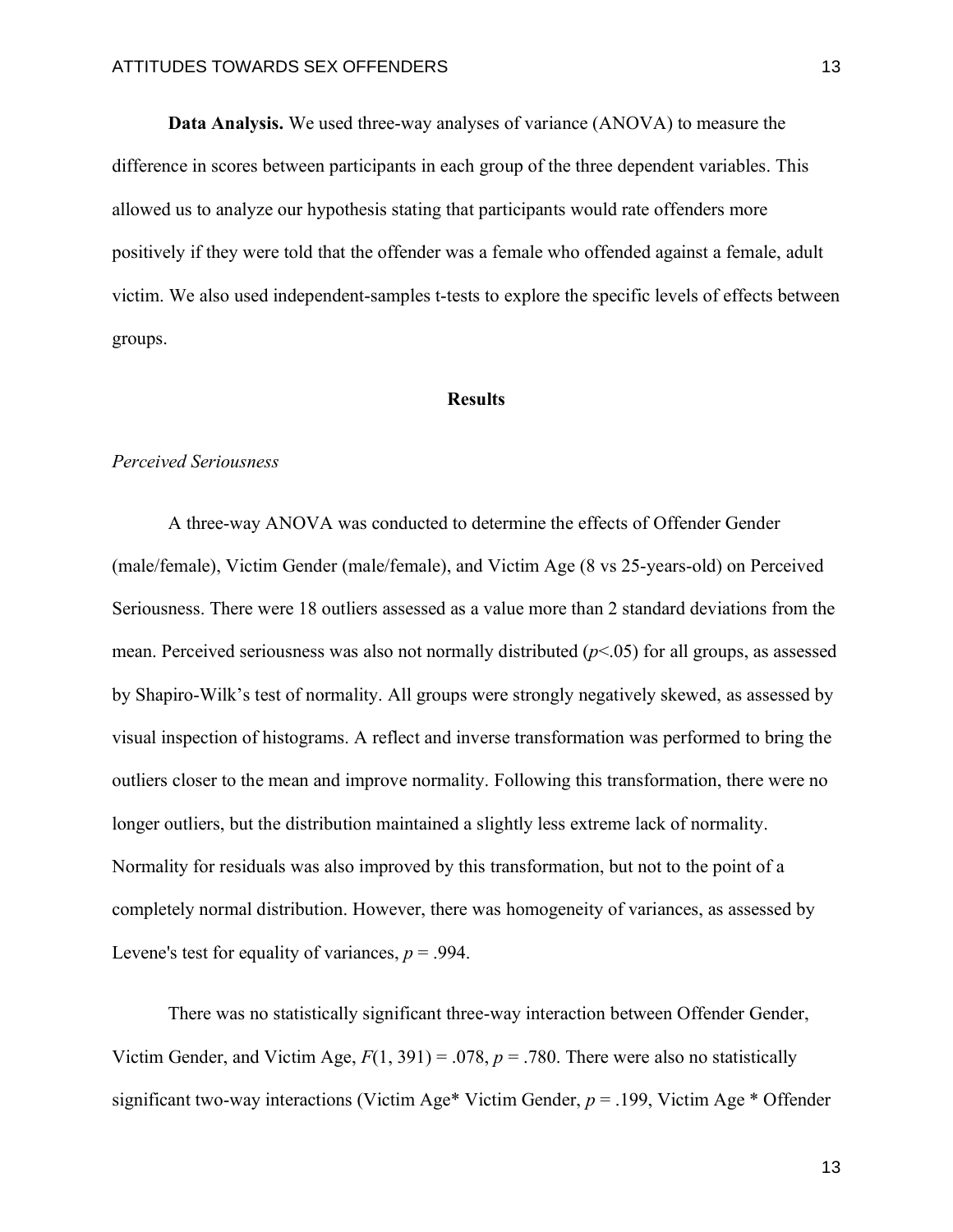Gender,  $p = .275$ , Victim Gender \* Offender Gender,  $p = .194$ ). There was a statistically significant main effect of Victim Age,  $F(1, 391) = 21.927$ ,  $p < .001$  (see Figure 1). Participants rated offenses involving a 25-year-old victim  $(M = 88.75)$  as being significantly less serious than offenses involving an 8-year-old victim (*M* = 93.33), as assessed using Independent Samples T-Tests.

#### *Recommended Sentence*

Prior to analyses being conducted for Recommended Sentence, a new variable was computed by subtracting the provided average sentence of 10 years from the responses given by participants. Therefore, a response of 0 meant that the participants recommended an average sentence, a negative response meant a lower-than-average sentence (minimum of -9), and a positive score meant a higher-than-average sentence (maximum of 9). A three-way ANOVA was conducted to determine the effects of Offender Gender, Victim Gender, and Victim Age on Recommended Sentence. There were 11 outliers assessed as a value more than 2 standard deviations from the mean. The outliers were kept to maintain the homogeneity of variances, as assessed by Levene's test for equality of variances,  $p = .057$ . Recommended Sentence was also not normally distributed (*p*<.05) for all groups, as assessed by Shapiro-Wilk's test of normality. All groups had negative kurtosis (kurtosis value  $\leq 0$ ). Due to the data not being skewed, transformations were not possible, so analysis was conducted on the original data.

There was no statistically significant three-way interaction between Offender Gender, Victim Gender, and Victim Age,  $F(1, 391) = .000$ ,  $p = .991$ . There was a statistically significant two-way interactions between Victim Age and Victim Gender, *F*(1,391) = 8.808, *p* = .003 (see Figure 2). Participants recommended that for offenses involving a female victim, offenses with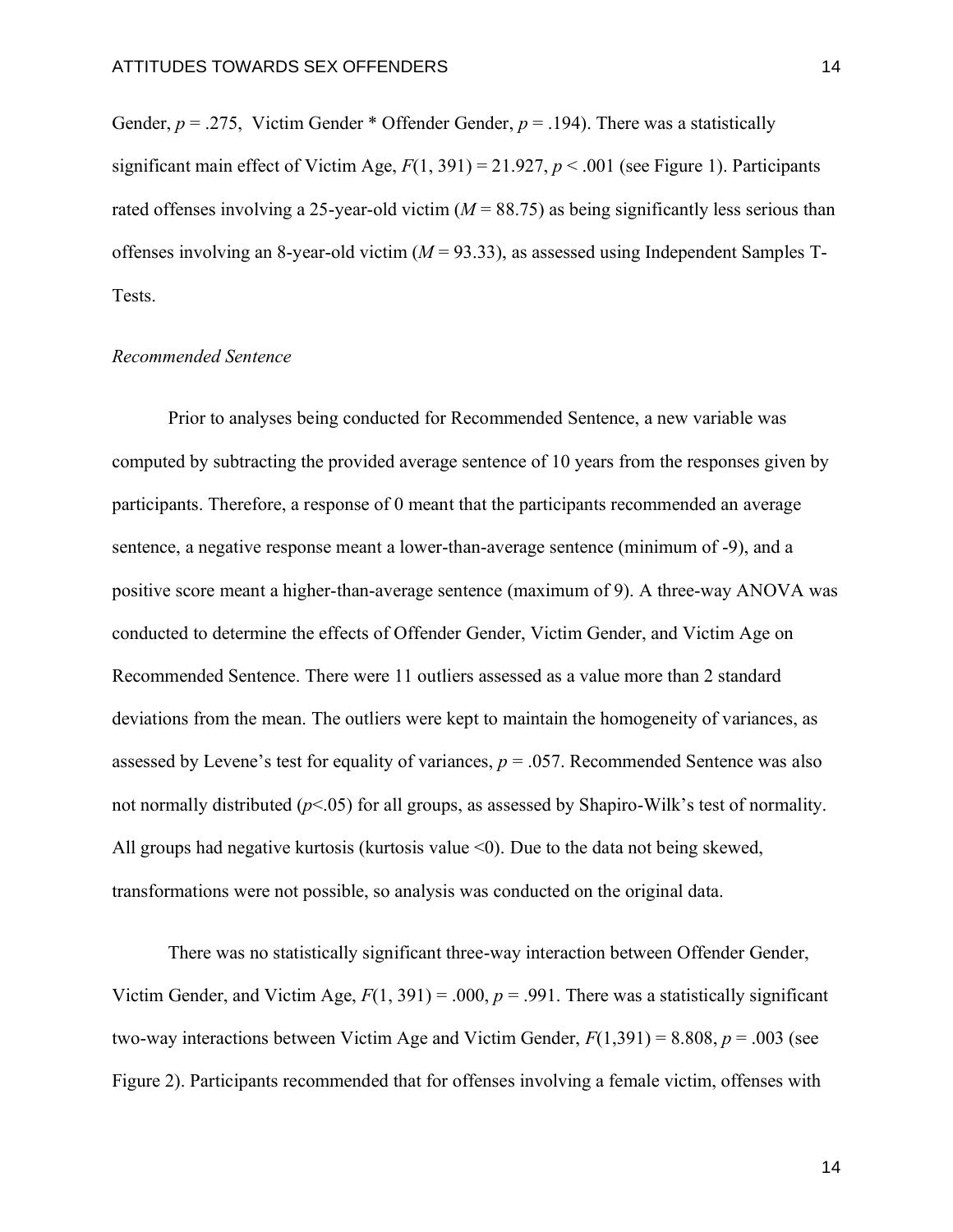an 8-year-old victim (*M* = 2.49) should receive a longer sentence than offenses with a 25-yearold victim ( $M = .85$ ), but for offenses involving a male victim, there was no significance ( $M = -$ 1.34;  $M = -0.93$ ). The simple main effect of Victim Gender on Recommended Sentence for 8year-old victims was statistically significant  $(F(1,391) = 8.128, p = .005)$ , but not for 25-year-old victims  $(F(1,391) = .496, p = .482)$ . There was no statistically significant two-way interaction between Offender Gender and either of the other two variables. There was a statistically significant main effect of Victim Age,  $F(1, 391) = 47.549$ ,  $p < .001$  (see Figure 2). Participants recommended that for offenses involving a 25-year-old victim  $(M = -1.12)$ , a significantly shorter sentence be recommended than for offenses involving an 8-year-old victim  $(M = 1.66)$ , as assessed using an Independent Samples T-Test. There was also a statistically significant main effect of Offender Gender,  $F(1,391) = 8.808$ ,  $p = .003$  (see Figure 3). Participants recommended that for offenses involving a female offender  $(M = -0.35)$ , a significantly shorter sentence be recommended than for offenses involving a male offender (*M* = .87), as assessed using an Independent Samples T-Test.

#### *Balanced Justice*

A three-way ANOVA was conducted to determine the effects of Offender Gender, Victim Gender, and Victim Age on Balanced Justice. There were 9 outliers assessed as a value more than 2 standard deviations from the mean. The outliers were kept to improve homogeneity of variances, as assessed by Levene's test for equality of variances, *p* = .012. Balanced Justice was not normally distributed  $(p<.05)$  for all groups, as assessed by Shapiro-Wilk's test of normality, however most groups appeared to have normal distributions as assessed visually using histograms. Both groups with female, 8-year-old victims appeared to be the most positively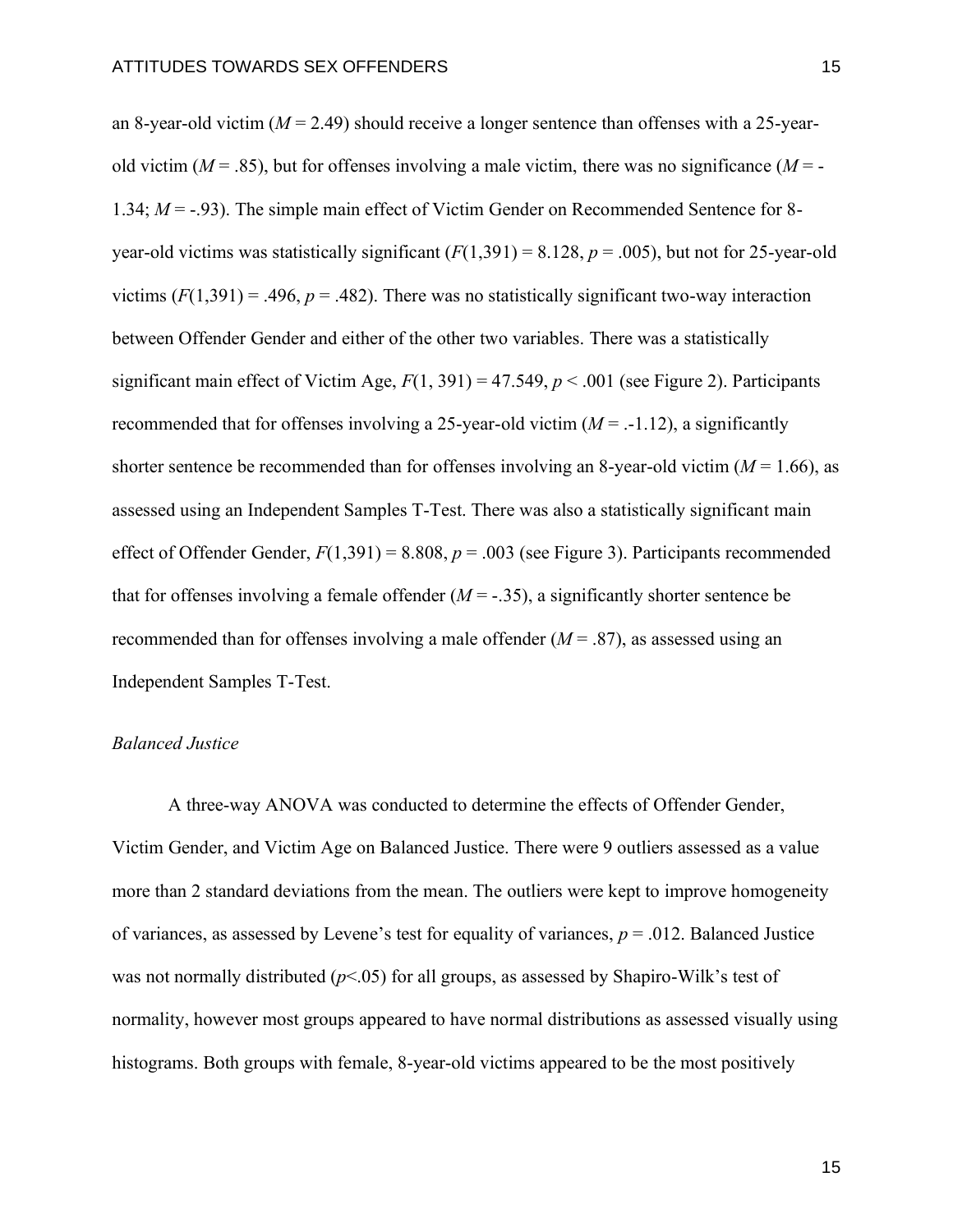skewed. Transformations were performed, but not used due to the lack of improvement of outliers and normality as well as the decrease in homogeneity of variances.

There was no statistically significant three-way interaction between Offender Gender, Victim Gender, and Victim Age,  $F(1, 391) = .792$ ,  $p = .374$ . There was a statistically significant two-way interaction between Victim Age and Victim Gender,  $F(1,391) = 6.160$ ,  $p = .013$  (see Figure 4). Participants recommended that for offenses involving a female victim, offenders with a 25-year-old victim (*M* = 3.00) should be more rehabilitated than offenders with an 8-year-old victim ( $M = 2.58$ ), but for offenses involving a male victim, the opposite should be true ( $M =$ 2.80; *M* = 2.81). However, the simple main effect of Victim Age on Balanced Justice for female victims was statistically significant  $(F(1,391) = 10.221, p = .002)$ , but not for male victims  $(F(1,391) = .075, p = .785)$ . There was no statistically significant two-way interaction between Offender Gender and either of the other two variables. There was a statistically significant main effect of Victim Age,  $F(1, 391) = 4.413$ ,  $p < .036$  (see Figure 4). Participants recommended that for offenses involving a 25-year-old victim (*M* = 2.89.), punishment is preferred over rehabilitation to a greater extent than for offenses involving an 8-year-old victim (*M* = 2.7), as assessed using an Independent Samples T-Test. There were also no statistically significant main effects of Offender Gender or Victim Gender.

#### **Discussion**

This study examined the effect of offender gender, victim gender, and victim age on public attitudes towards individuals who commit sexual offenses. Our results confirm that demographic characteristics of the person who commits a sexual offense and the victim of the offense have an impact on perceptions of the criminal justice response to the individual.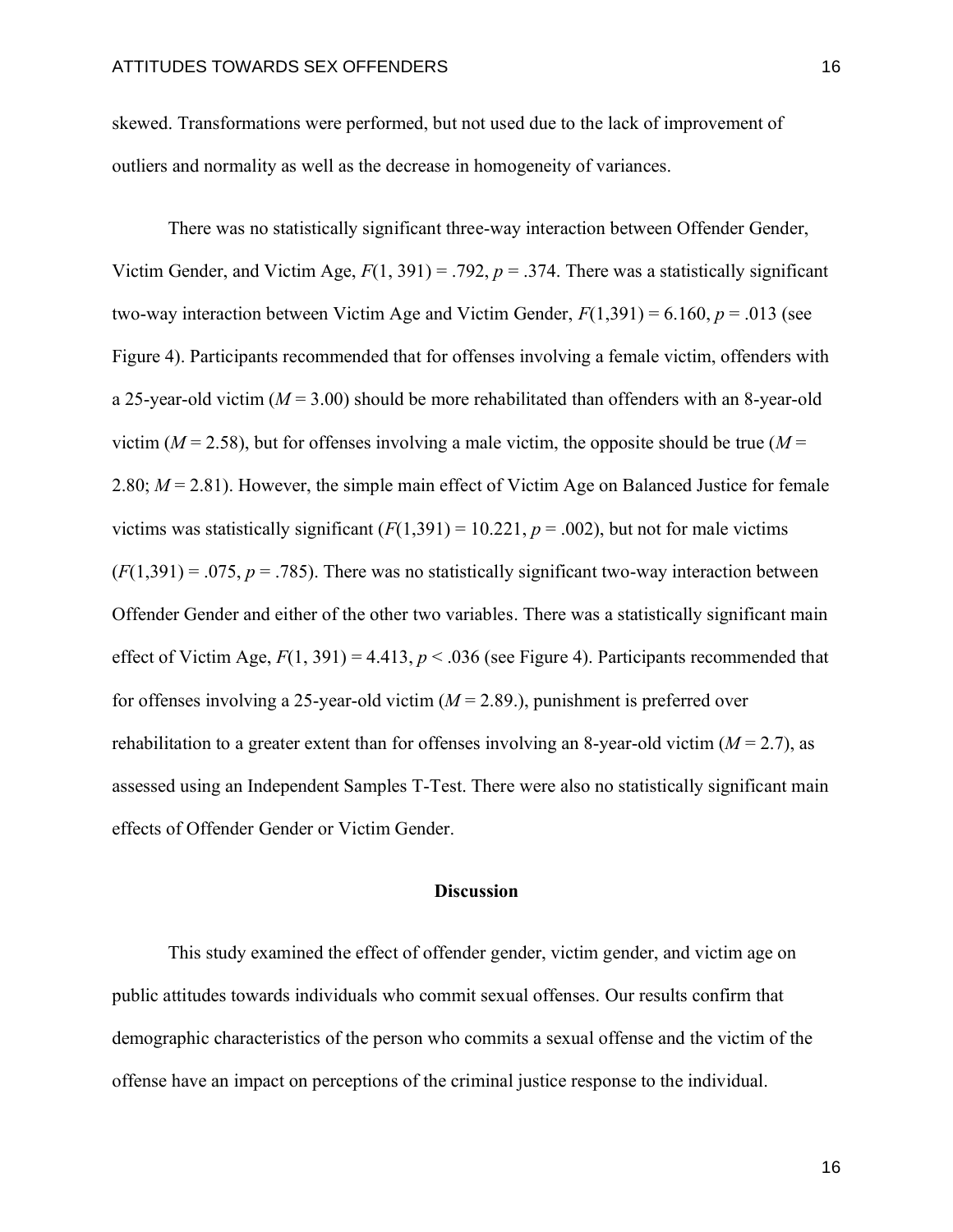Specifically, in certain cases, the public is more likely to show punitive and overall negative attitudes towards individuals who sexually offend against children than those who offend against adults in addition to men who sexually offend and those who offend against males.

#### *Perceived Seriousness*

As hypothesized, victim age impacted public attitudes related to the perceived seriousness of an offense in that participants were more likely to rate an offense as more serious if it involved a child victim. However, gender did not have an impact on perceived seriousness and there were no interaction effects between any of the three variables. This was consistent with Banton and West (2020) who did not find an effect for victim gender. The authors suggested that this may have had to do with the fact that they did not include victim age which may have impacted the perception of seriousness as it related to gender. We did find an effect of victim gender for other outcome measures. They found that participants rated offenses as more serious when they involved a male offender, which was not an effect our results demonstrated. This could be due to our vignettes demonstrating less emphasis on the background of the offender than their vignettes did. Additionally, we used the gender-neutral name, Alex rather than the gendered names they used, so there may have been less emphasis on offender gender in our study. Their finding was consistent with the prior finding that in general, people stereotypically associate sexual offenses with male offenders and female victims (Depraetere et al., 2018).

### *Recommended Sentence*

As hypothesized, for recommended sentence, the longest sentences were given to individuals who offended against 8-year-old female victims. Participants recommended that for offenses involving a female victim, offenses with an 8-year-old victim should receive longer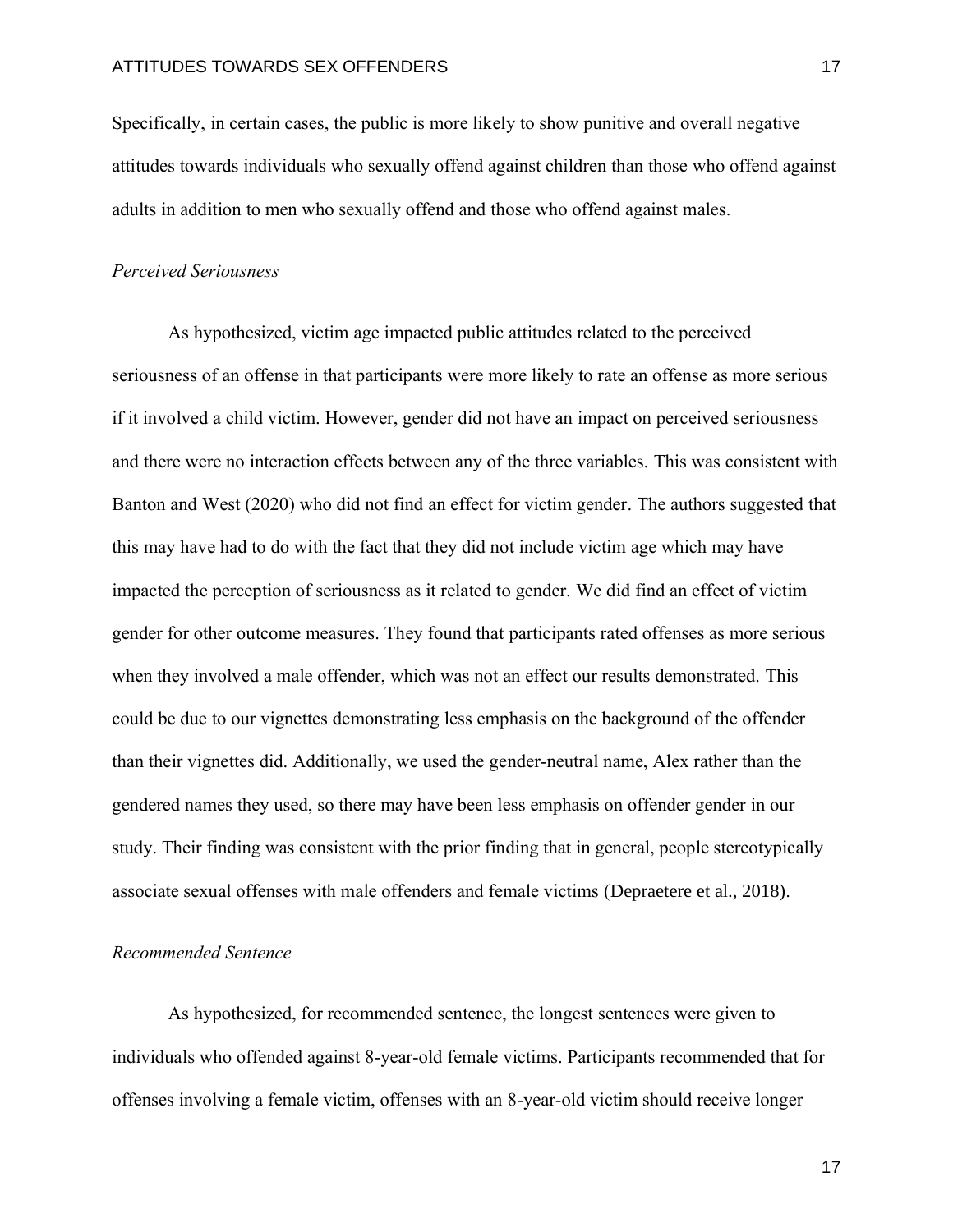sentences, but for offenses with a male victim, there was no significance. This demonstrates an interaction effect between victim age and victim gender, which is consistent with the findings of Socia et al. (2019). Also consistent with their findings, we found an effect of offender gender and victim gender, where participants responded with the most punitive attitudes towards male offenders, as compared to female offenders and for offenses involving 8-year-old victims, as compared to 25-year-old victims. The consistent findings of the significance of victim age and the way in which it interacts with victim gender suggests that when victim age is a factor, it is the most important consideration.

#### *Balanced Justice*

For Balanced Justice, the public perceives those who offend against male children as the most in need or deserving of rehabilitation. We had hypothesized that the public would show the most punitive attitudes towards offenses with victims that are children and this is what we found, however, we found that victim age only has a statistically significant impact for offenses involving a female victim. These findings demonstrate that the public viewed those who offended against male children as more in need of rehabilitation and those who offended against female children as more in need of punishment. Socia et al. (2019) found that offenses with male victims received the most punitive attitudes, but this was only true for adult victims. Our finding that responses demonstrated the desire for more punishment for offenses with adult male victims than for adult female victims is consistent with Socia et al.'s (2019) finding. These findings suggest that the public holds the most punitive attitudes towards individuals who offend against female child victims and they do not think they can be rehabilitated.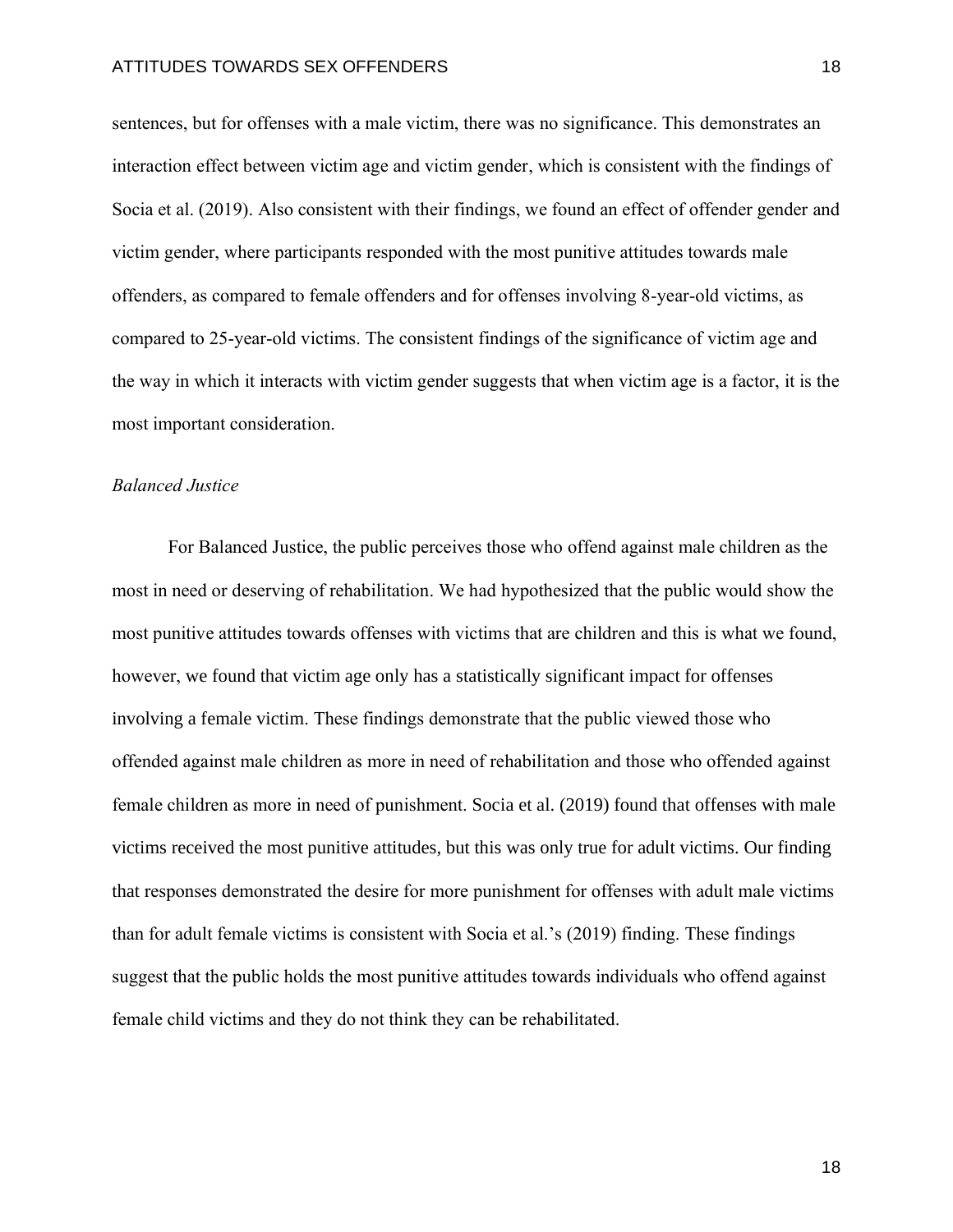Contrary to Mears et al. (2014), who found that the majority of respondents preferred balanced justice, followed by a more rehabilitation-based approach, we found that the majority of our respondents preferred punishment. However, this can be explained by the very high ratings of perceived seriousness of the offenses we presented.

#### *Limitations*

A limitation of this study was the lack of normality for all dependent variables. Although multiple transformations were explored to improve normality as much as possible, normality was ultimately not accomplished. For Perceived Seriousness, the negative skew can be connected to the large range of the scale used (0-100) and the large number of respondents who reported that they found the offense to be the highest level of serious (100). Ultimately, we chose to test the differences in group means using a three-way ANOVA despite the lack of a normal distribution and found significant results. In the future, a smaller scale could reduce this limitation. Additionally, all dependent variables originally had outliers. Outliers were handled for Perceived Seriousness using the same transformation. They were kept for Recommended Sentence to maintain homogeneity of variances, however, outliers only made up 2.8% of the sample. They were also kept for Balanced Justice to improve homogeneity of variances, but again they made up only a small portion of the sample (2.3%).

Additional limitations related to the design of the study included the online, self-report nature. We were limited by COVID-19 restrictions and had to collect data online, but we are aware of the possible risks of doing so and checked for attention using multiple attention checks. Self-report is always a relatively weak way of collecting data, given that it is unknown how truthful responses will be, even with the lack of identifying information. Our results also may not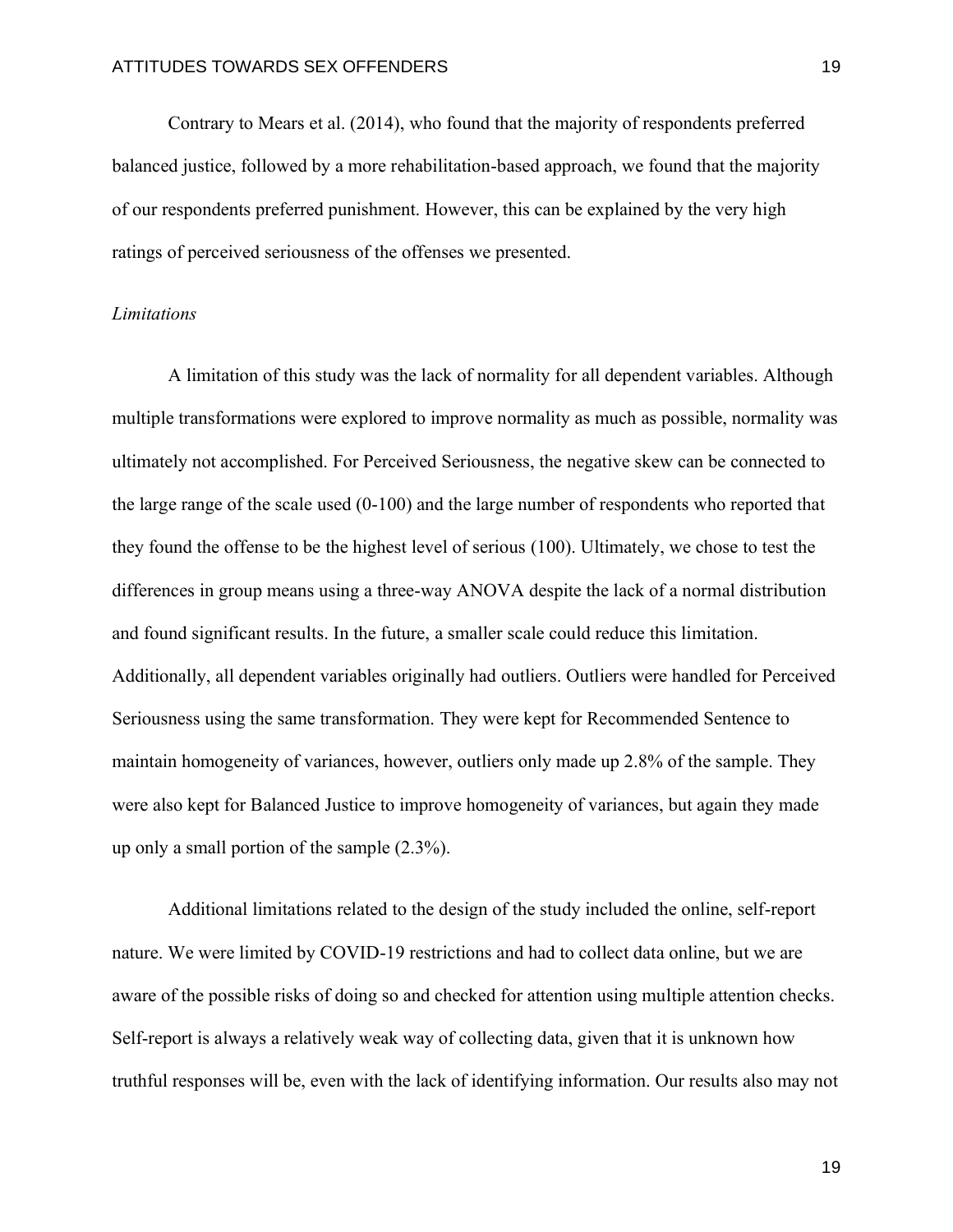reflect real life, generalizable attitudes given the use of vignettes versus real life experiences in addition to the use of a sample of the U.S. population, rather than a global population. Other studies have taken place outside of the U.S. with similar results, which lays the groundwork for a possible international study, looking at cultural differences as an additional variable.

#### *Implications and Future Directions*

These findings have implications for the reentry of individuals who commit sexual offenses. As the literature demonstrates, individuals who commit sexual offenses face stigma upon reentry, making it difficult for them to have a successful reentry into society, including finding housing and employment (Evans & Porter, 2015; Pager, 2007). Without these necessities, individuals may be more likely to reoffend, which is mutually harmful for the individuals and for society (Wakefield, 2006). People who commit sexual offenses also face punitive legislation that is influenced by public opinion, such as the requirement to appear on registries. If it is true, as we found, that the public is more critical and shows more punitive attitudes towards individuals who offend against children, which is to be expected, these individuals would have an even more difficult time being rehabilitated and moving away from the life they had prior to offending. Barriers to successful reentry can lead to increased recidivism, continuing a vicious cycle (LaCourse, 2019). It is important to improve policy relating to reentry and move towards a criminal justice system that sees the value of rehabilitation as a way to improve individual lives as well as public safety as a whole. Knowing more about the factors that influence barriers to reentry can help inform more targeted policy and community support programs.

Future directions of this research can include examining participant characteristics and how they influence opinions and may interact with the characteristics of the victims and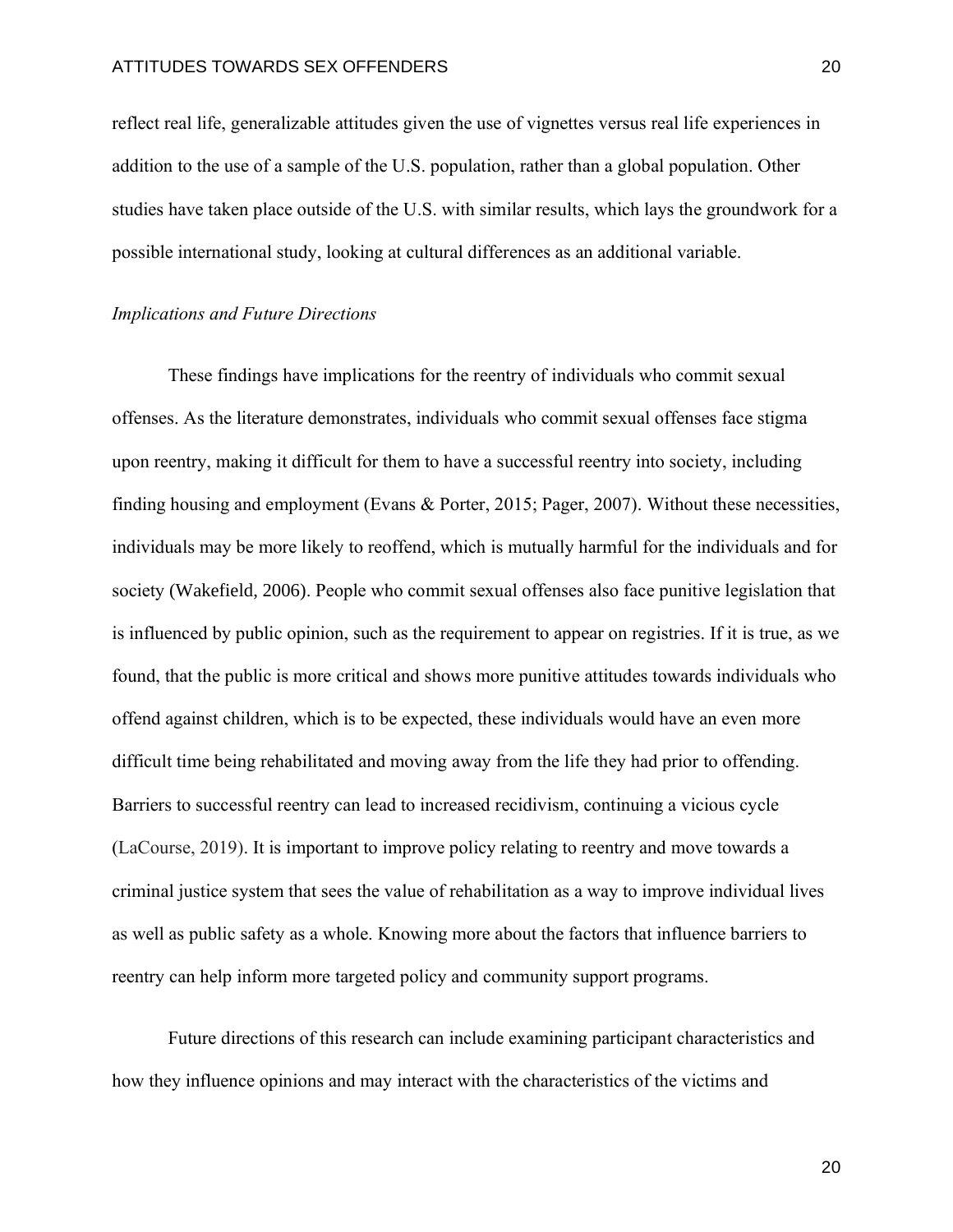perpetrators. As women and girls are the primary victims of sexual violence (Tjaden & Thoennes, 1998), understanding how their opinions would be important for a victim centered approach. Further, the impact on attitudes toward those who sexually offend based upon other characteristics such as race, ethnicity and socioeconomic status are not yet well understood. We also chose not to manipulate the age of the offender due to the need to limit the variables included, but this variable should be included in future studies.

In addition, future research should explore the ways in which framing of the vignette impacts responses to the outcome variables. The vignette we used, which was adapted from Socia et al. (2019) was short and concise, which may have placed too much emphasis on the demographic information presented. In future studies, the vignette should be lengthened and given more detail, perhaps in the form of a mock newspaper article or police report. Additionally, we used the same gender neutral name for all vignettes, which may have had the opposite effect. If the readers paid more attention to the name than the pronouns presented, it may have downplayed the gender of the offender.

#### *Conclusion*

The goal of this study was to measure the impact of offender and victim demographics on public attitudes towards individuals who commit sexual offenses. These individuals face a significant amount of stigma which makes it difficult to be successful members of society. It is important to understand this stigma by studying the factors that impact public attitudes, so we can make evidence-based public policy that will be mutually beneficial for the public and the individuals who commit sexual offenses and are directly impacted by the criminal justice system. Many current punitive attitudes are based upon myths, such as the idea that people who commit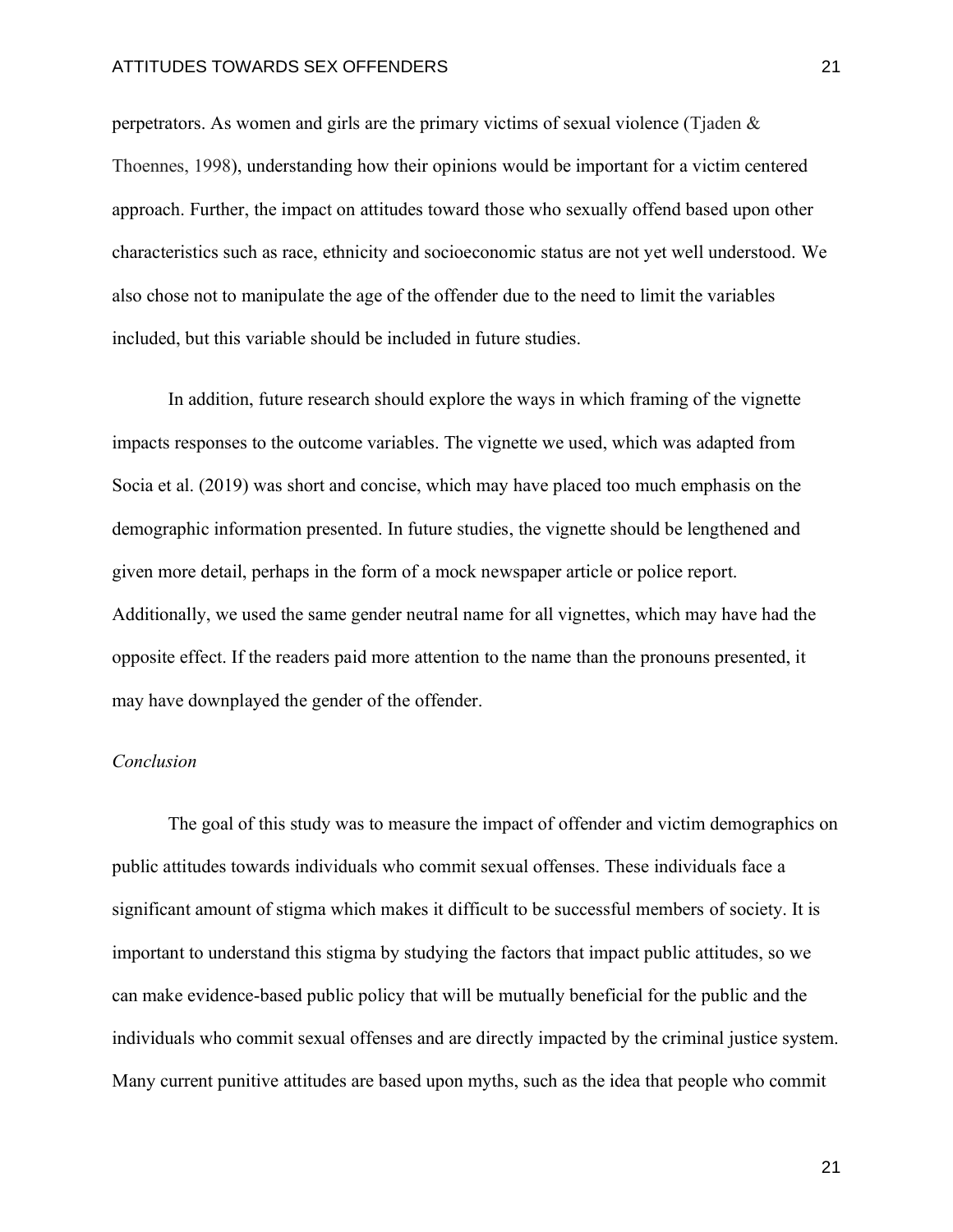sexual offenses recidivate at much higher rates than they actually do and stereotypes, such as sexual offenses only occurring between a male perpetrator and a female victim. Basing public attitudes, which can shape legislature, on myths may actually increase the risk of recidivism and negatively impact public safety for everyone.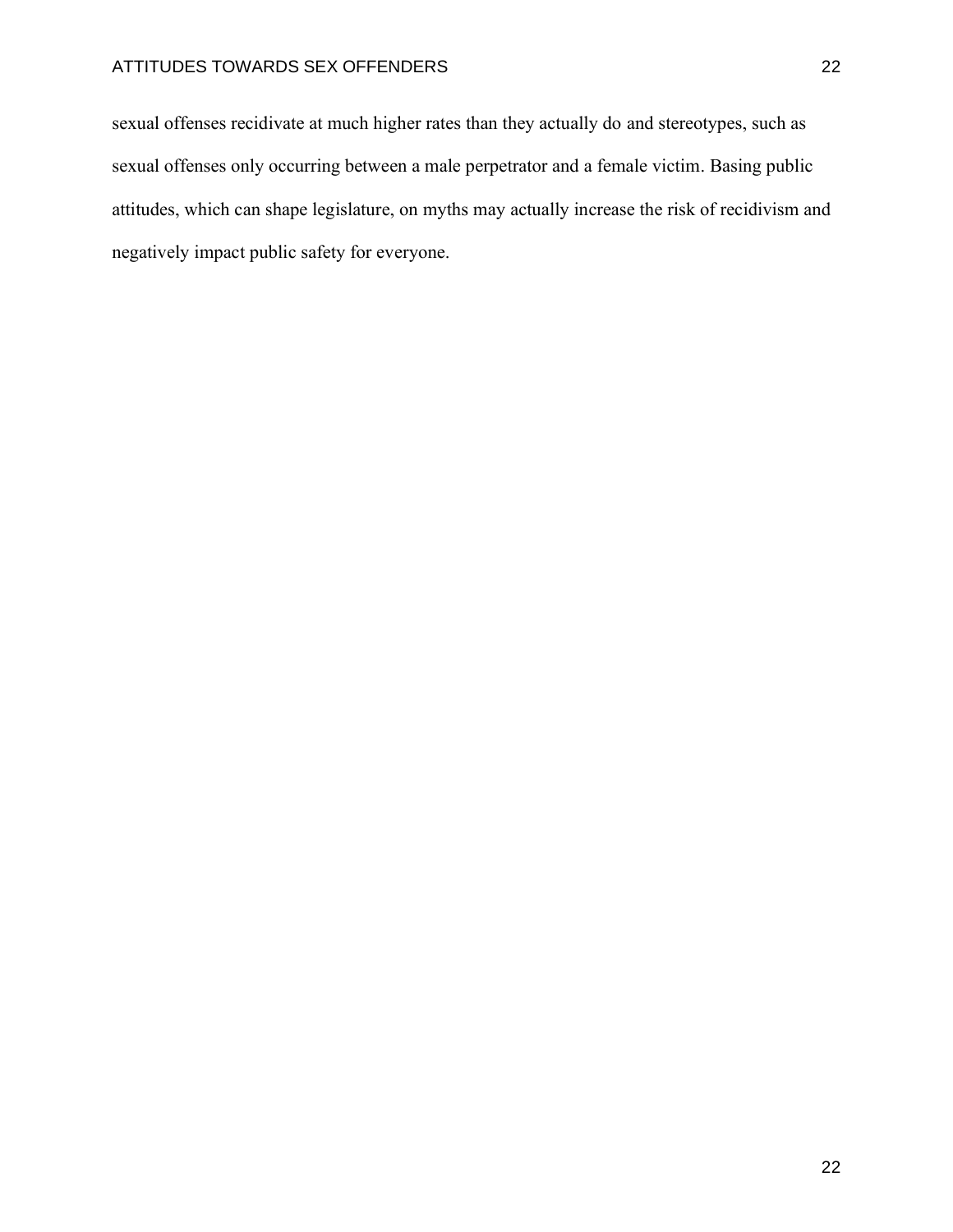#### References

Alper, M., & Durose, M. R. (2019). Recidivism of sex offenders released from state prison: A 9-year follow-up (2005-14). *Americana, 40*(27.2), 38-0.

Olivia Banton & Keon West (2020) Gendered Perceptions of Sexual Abuse: Investigating the Effect of Offender, Victim and Observer Gender on the Perceived Seriousness of Child Sexual Abuse, *Journal of Child Sexual Abuse*, *29*:3, 247-262, DOI:10.1080/10538712.2019.1663967

- Beeby, A., Hobbs, L., Gross, J., Hayne, H., & Patterson, T. (2020). Gender disparities in sentencing outcomes for sexual offenders. *Journal of Sexual Aggression*, 1-19, DOI: 10.1080/13552600.2020.1784476
- Cubellis, M. A., Evans, D. N., & Fera, A. G. (2019). Sex offender stigma: An exploration of vigilantism against sex offenders. *Deviant Behavior, 40*(2), 225-239, DOI: 10.1080/01639625.2017.1420459
- Depraetere, J., Vandeviver, C., Beken, T., & Keygnaert, I. (2018). Big boys don't cry: A critical interpretive synthesis of male sexual victimization. *Trauma, Violence, & Abuse, 21*(5), DOI:10.1177/1524838018816979
- Evans, Douglas N. and Jeremy R. Porter. 2015. Criminal History and Landlord Rental Decisions: A New York Quasi-Experimental Study. *Journal of Experimental Criminology 11*(1), 21–42, DOI:10.1007/s11292-014-9217-4
- Faul, F., Erdfelder, E., Buchner, A., & Lang, A.-G. (2009). Statistical power analyses using G\*Power 3.1: Tests for correlation and regression analyses. *Behavior Research Methods*, *41*, 1149-1160.

Ferguson, K., & Ireland, C. (2006). Attitudes towards sex offenders and the influence of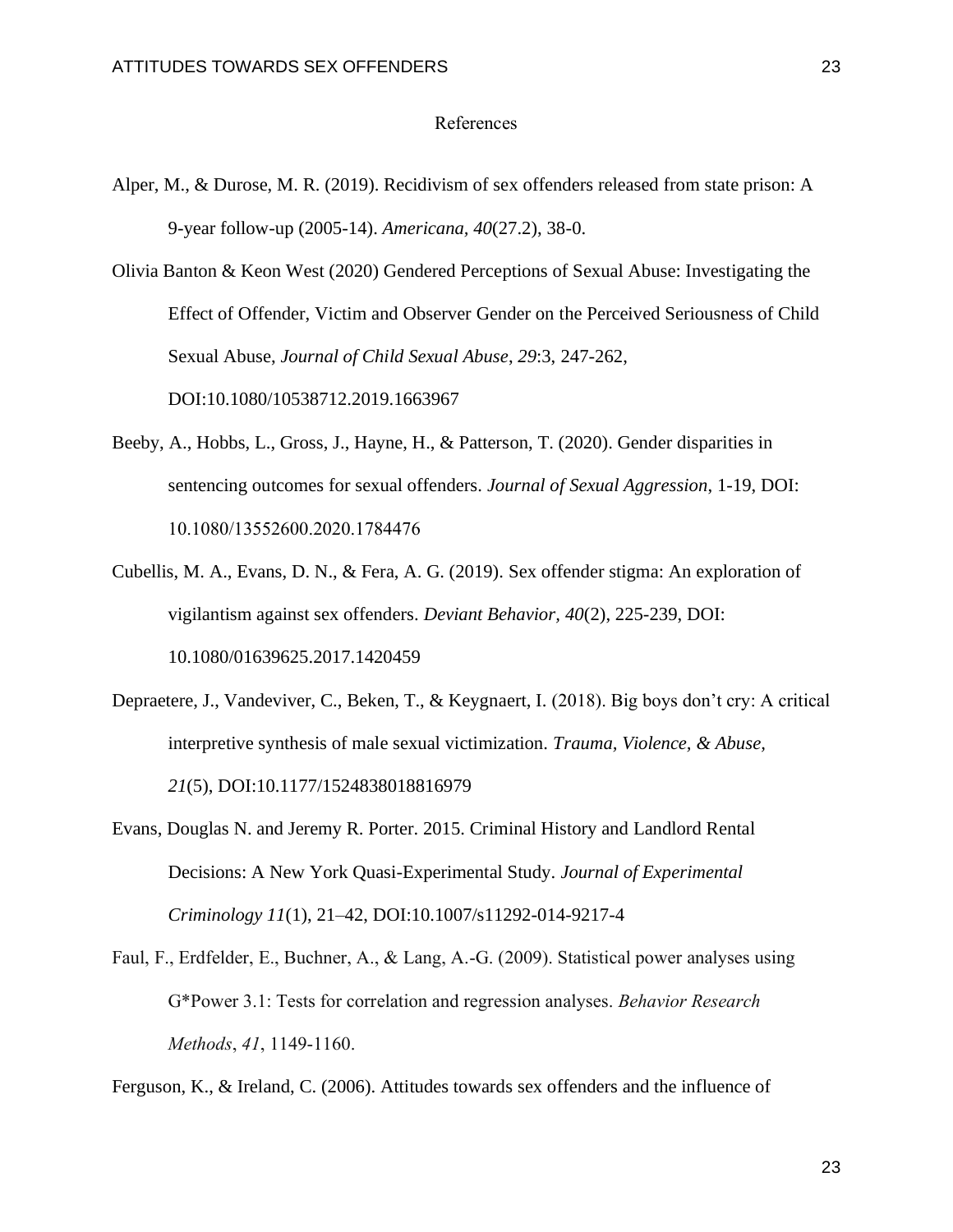offense type: A comparison of staff working in a forensic setting and students.

*The British Journal of Forensic Practice, 8*, 10–19, DOI: 10.1108/14636646200600009

- Gakhal, B. K., & Brown, S. J. (2011). A comparison of the general public's, forensic professionals' and students' attitudes towards female sex offenders. *Journal of Sexual Aggression, 17*, 105–116, DOI: 10.1080/13552600.2010.540678
- Guilford, T. M. (2017). An Examination of the Relation Between Gender, Gender Role-Beliefs, Attitudes of Female Sex Offenders, and Leniency of Sentencing (Doctoral dissertation, Alliant International University).
- Harper, C. A., Hogue, T. E., & Bartels, R. M. (2017). Attitudes towards sexual offenders: What do we know, and why are they important?. *Aggression and Violent Behavior, 34*, 201-213, DOI: 10.1016/j.avb.2017.01.011
- Harris, A. J., & Socia, K. M. (2016). What's in a name? Evaluating the effects of the "sex offender" label on public opinions and beliefs. *Sexual Abuse: Journal of Research and Treatment, 28*(7), 660–678, DOI: 10.1177/1079063214564391
- Higgins, C., & Ireland, C. A. (2009). Attitudes towards male and female sex offenders: a comparison of forensic staff, prison officers and the general public in Northern Ireland. *British Journal of Forensic Practice, 11*, 14–19, DOI: 10.1108/14636646200900004
- Hirschfield, P. J., & Piquero, A. R. (2010). Normalization and legitimation: Modeling stigmatizing attitudes toward ex-offenders. *Criminology: An Interdisciplinary Journal, 48*, 27–55, DOI: 10.1111/j.1745-9125.2010.00179.x
- Hogue, T. E. (1993). Attitudes towards prisoners and sexual offenders. *Issues in Criminological and Legal Psychology, 9*, 27-32.
- King, L. L., & Roberts, J. J. (2017). The complexity of public attitudes toward sex crimes.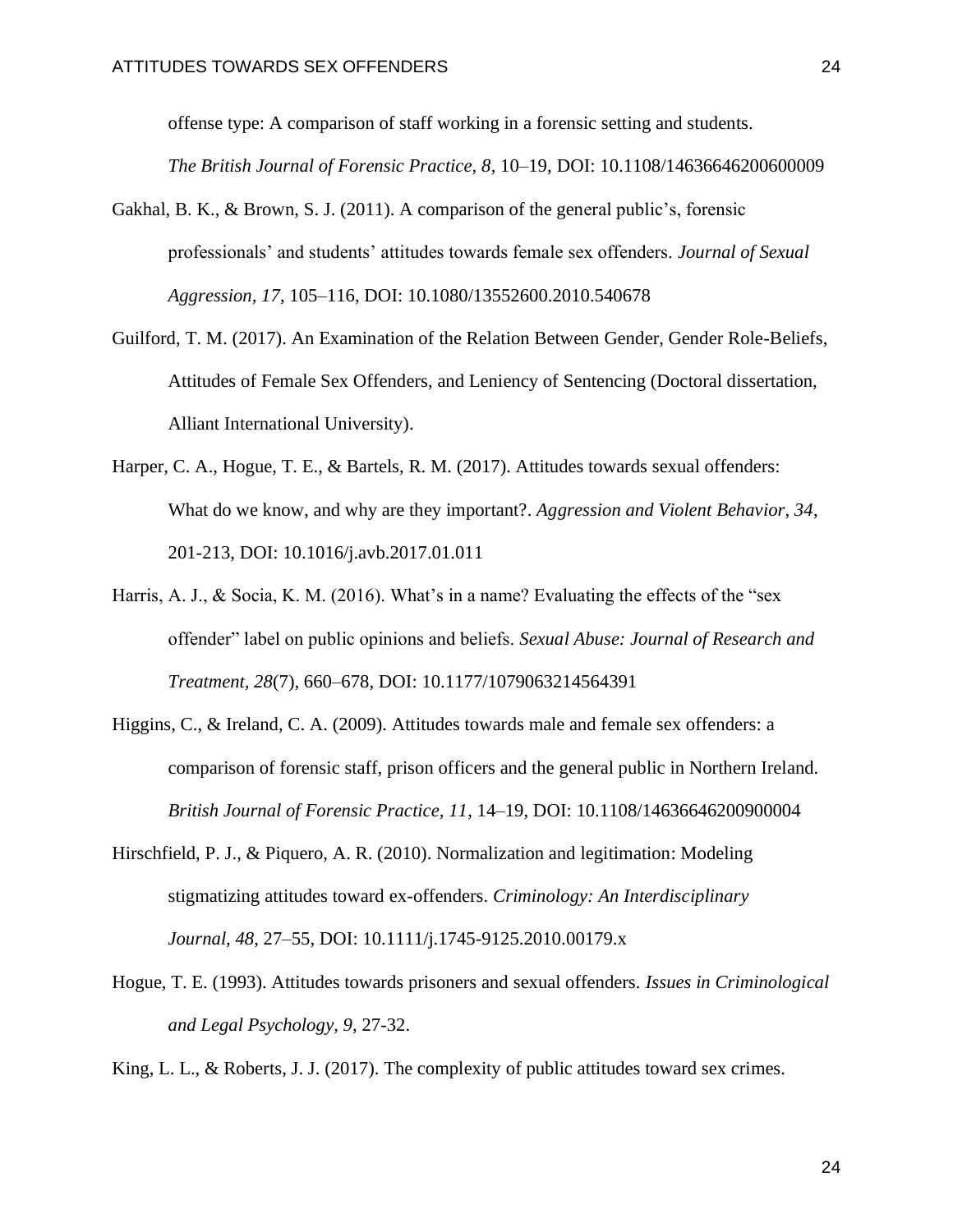*Victims & Offenders, 12*(1), 71-89, DOI: 10.1080/15564886.2015.1005266

- Kleban, H., & Jeglic, E. (2012). Dispelling the myths: Can psychoeducation change public attitudes towards sex offenders?. *Journal of Sexual Aggression, 18*(2), 179-193, DOI: 10.1080/13552600.2011.552795
- LaCourse, A., Listwan, S. J., Reid, S., & Hartman, J. L. (2019). Recidivism and reentry: The role of individual coping styles. *Crime & Delinquency*, *65*(1), 46-68, DOI: 10.1177/0011128718790497
- LeBel, T. P. (2012). Invisible stripes: Formerly incarcerated person's perceptions of stigma. *Deviant Behavior, 33*, 89–107, DOI: 10.1080/01639625.2010.538365
- Levenson, J.S. (2008) Collateral consequences of sex offender residence restrictions, *Criminal Justice Studies, 21*:2, 153-166, DOI: 10.1080/14786010802159822
- Levenson, J. S., University, L., & Hern, A. L. (2007). Sex offender residence restrictions: Unintended consequences and community reentry. Justice Research and Policy, 9(1), 59- 73, DOI: 10.3818/JRP.9.1.2007.59
- Mears, D. P., Pickett, J. T., & Mancini, C. (2015). Support for balanced juvenile justice: Assessing views about youth, rehabilitation, and punishment. *Journal of Quantitative Criminology, 31*(3), 459-479, DOI: 10.1007/s10940-014-9234-5
- Moore, K. E., Stuewig, J., & Tangney, J. (2016). The effect of stigma on criminal offenders' functioning: A longitudinal mediational model. *Deviant Behavior, 37*,196– 218, DOI: 10.1080/01639625.2014.1004035
- Moore, K. E., Tangney, J. P., & Stuewig, J. B. (2016). The self-stigma process in criminal offenders. *Stigma and Health, 1*(3), 206–224, DOI: 10.1037/sah0000024

Pager, Devah. 2007. Marked: Race, Crime, and Finding Work in an Era of Mass Incarceration.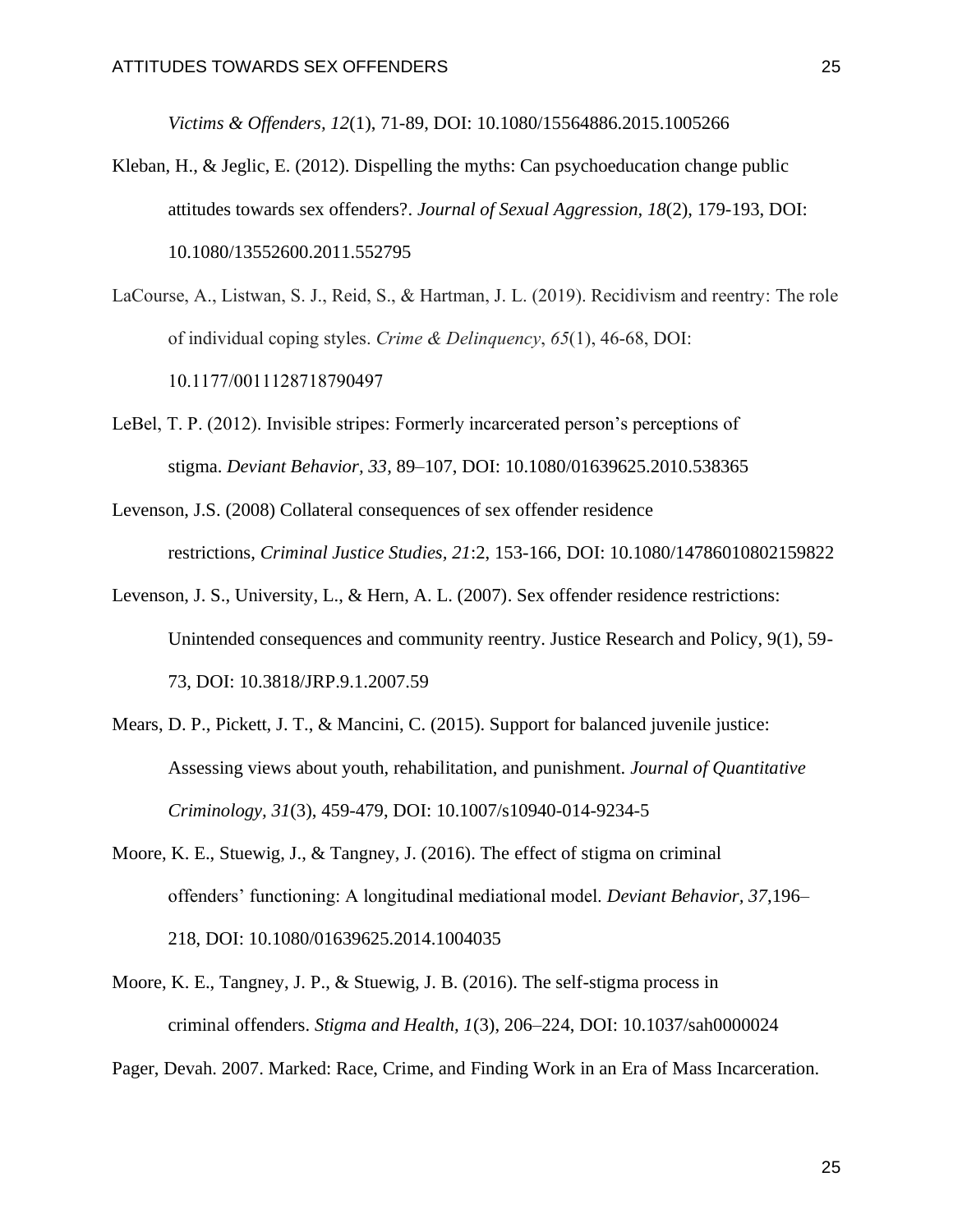Chicago: University of Chicago Press.

- Quinn, J. F., Forsyth, C. J., & Mullen-Quinn, C. (2004). Societal reaction to sex offenders: A review of the origins and results of the myths surrounding their crimes and treatment amenability. *Deviant Behavior, 25*(3), 215-232, DOI: 10.1080/01639620490431147
- Rogers, P., Hirst, L., & Davies, M. (2011). An investigation into the effect of respondent gender, victim age, and perpetrator treatment on public attitudes towards sex offenders, sex offender treatment, and sex offender rehabilitation. *Journal of Offender Rehabilitation, 50*(8), 511-530, DOI: 10.1080/10509674.2011.602472
- Sample, L. L., & Kadleck, C. (2008). Sex offender laws: Legislators' accounts of the need for policy. *Criminal Justice Policy Review*, *19*(1), 40-62, DOI: 10.1177/0887403407308292
- Sandler, J. C., & Freeman, N. J. (2007). Topology of female sex offenders: A test of Vandiver and Kercher. *Sexual Abuse, 19*(2), 73-89, DOI: 10.1177/107906320701900201
- Shields, R. T., & Cochran, J. C. (2020). The gender gap in sex offender punishment. *Journal of Quantitative Criminology, 36*(1), 95-118, DOI: 10.1007/s10940-019-09416-x
- Socia, K. M., Rydberg J., & Dum, C. P. (2019): Punitive Attitudes Toward Individuals Convicted of Sex Offenses: A Vignette Study, *Justice Quarterly*, DOI:10.1080/07418825.2019.1683218
- Socia Jr, K. M., & Stamatel, J. P. (2010). Assumptions and evidence behind sex offender laws: Registration, community notification, and residence restrictions. *Sociology Compass, 4*(1), 1-20. DOI: 10.1111/j.1751-9020.2009.00251

Spoo, S., Kaylor, L. E., Schaaf, S., Rosselli, M., Laake, A., Johnson, C., & Jeglic, E. L. (2018).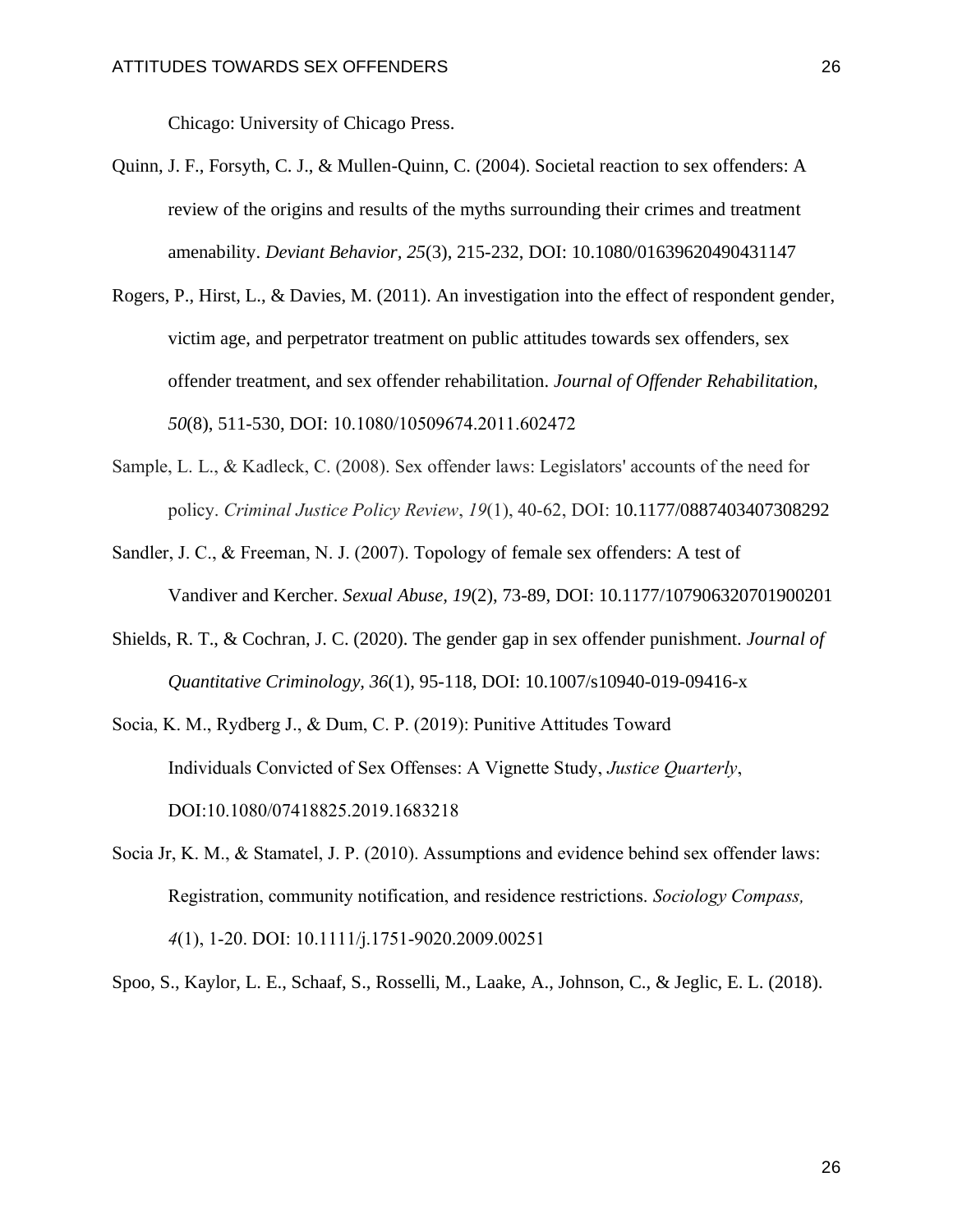Victims' attitudes toward sex offenders and sex offender legislation. *International Journal of Offender Therapy and Comparative Criminology, 62*(11), 3385-3407, DOI: 10.1177/0306624X17740537

- Tjaden, P., & Thoennes, N. (1998). Prevalence, Incidence, and Consequences of Violence against Women: Findings from the National Violence against Women Survey. Research in Brief.
- Vess, J., & Skelton, A. (2010). Sexual and violent recidivism by offender type and actuarial risk: Reoffending rates for rapists, child molesters and mixed-victim offenders. *Psychology, Crime & Law, 16*(7), 541-554, DOI: 10.1080/10683160802612908
- Wakefield, H. (2006). The vilification of sex offenders: Do laws targeting sex offenders increase recidivism and sexual violence. *Journal of Sexual Offender Civil Commitment: Science and the Law, 1*(1), 141-149, DOI: 10.2105/AJPH.2008.153254
- Willis, G. M., Malinen, S., & Johnston, L. (2013). Demographic differences in public attitudes towards sex offenders. Psychiatry, *Psychology and Law, 20*, 230–247, DOI: 10.1080/13218719.2012.658206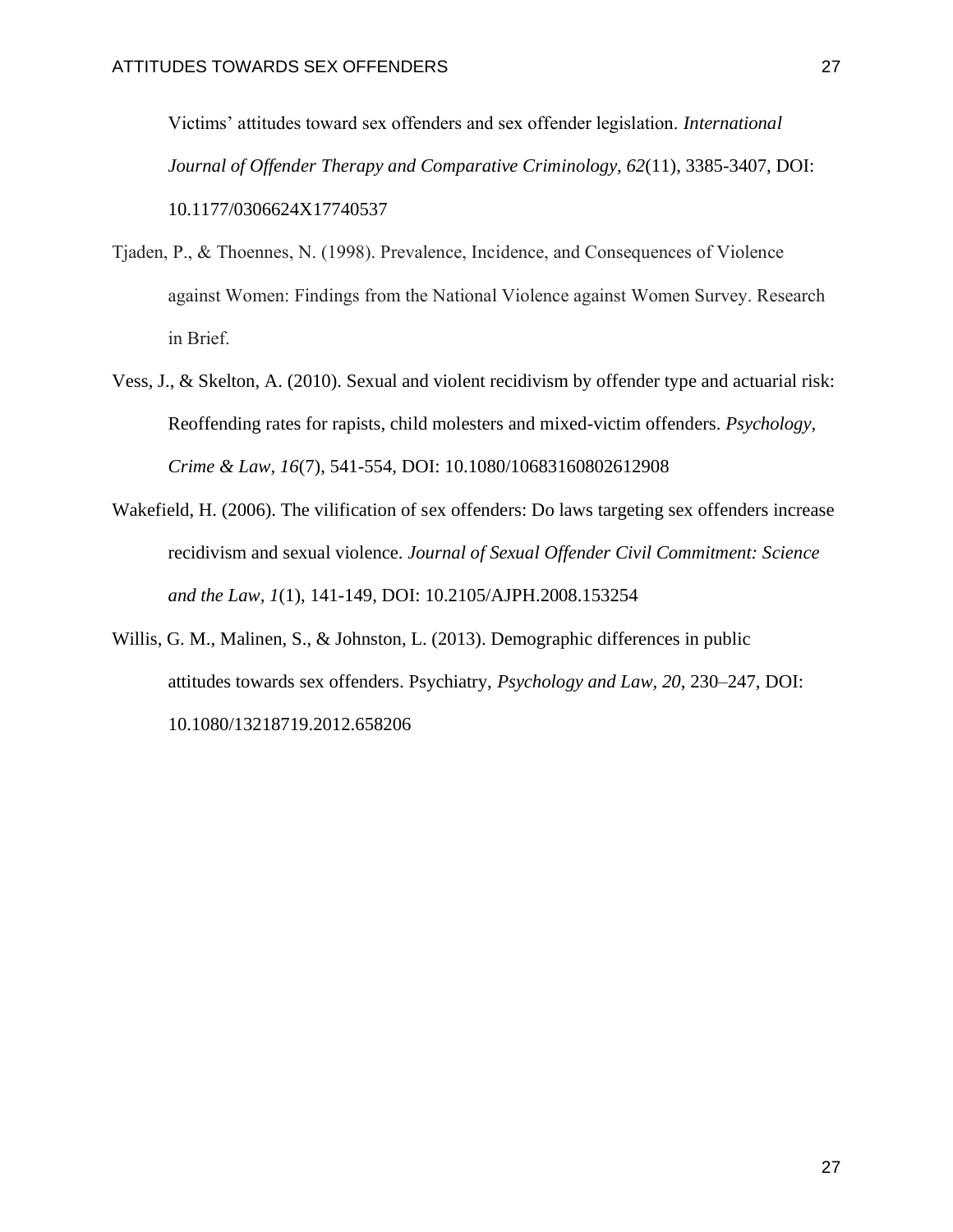| Table 1. Summary of Statistical Findings                | F      | $\boldsymbol{p}$ |
|---------------------------------------------------------|--------|------------------|
| Three-Way ANOVA - Perceived Seriousness                 |        |                  |
| Three-Way Interaction                                   | .364   | .547             |
| Two-Way Interaction - Offender Gender and Victim Gender | .033   | .855             |
| Two-Way Interaction - Offender Gender and Victim Age    | .636   | .426             |
| Two-Way Interaction – Victim Gender and Victim Age      | .486   | .486             |
| Main Effect - Offender Gender                           | .280   | .587             |
| Main Effect - Victim Gender                             | 1.103  | .294             |
| Main Effect - Victim Age                                | 11.441 | $< 0.01*$        |
| Three-Way ANOVA - Recommended Sentence                  |        |                  |
| Three-Way Interaction                                   | .000   | .991             |
| Two-Way Interaction - Offender Gender and Victim Gender | .105   | .746             |
| Two-Way Interaction - Offender Gender and Victim Age    | .034   | .853             |
| Two-Way Interaction - Victim Gender and Victim Age      | 6.327  | $.012*$          |
| Main Effect - Offender Gender                           | 8.808  | $.003*$          |
| Main Effect - Victim Gender                             | 2.313  | .129             |
| Main Effect - Victim Age                                | 47.549 | $< 0.01*$        |
| Three-Way ANOVA - Balanced Justice                      |        |                  |
| Three-Way Interaction                                   | .792   | .374             |
| Two-Way Interaction - Offender Gender and Victim Gender | .433   | .511             |
| Two-Way Interaction - Offender Gender and Victim Age    | .085   | .770             |
| Two-Way Interaction - Victim Gender and Victim Age      | 6.160  | $.013*$          |
| Main Effect - Offender Gender                           | .249   | .618             |
| Main Effect - Victim Gender                             | .006   | .936             |
| Main Effect - Victim Age                                | 4.413  | $.036*$          |

\* Indicates a statistically significant finding.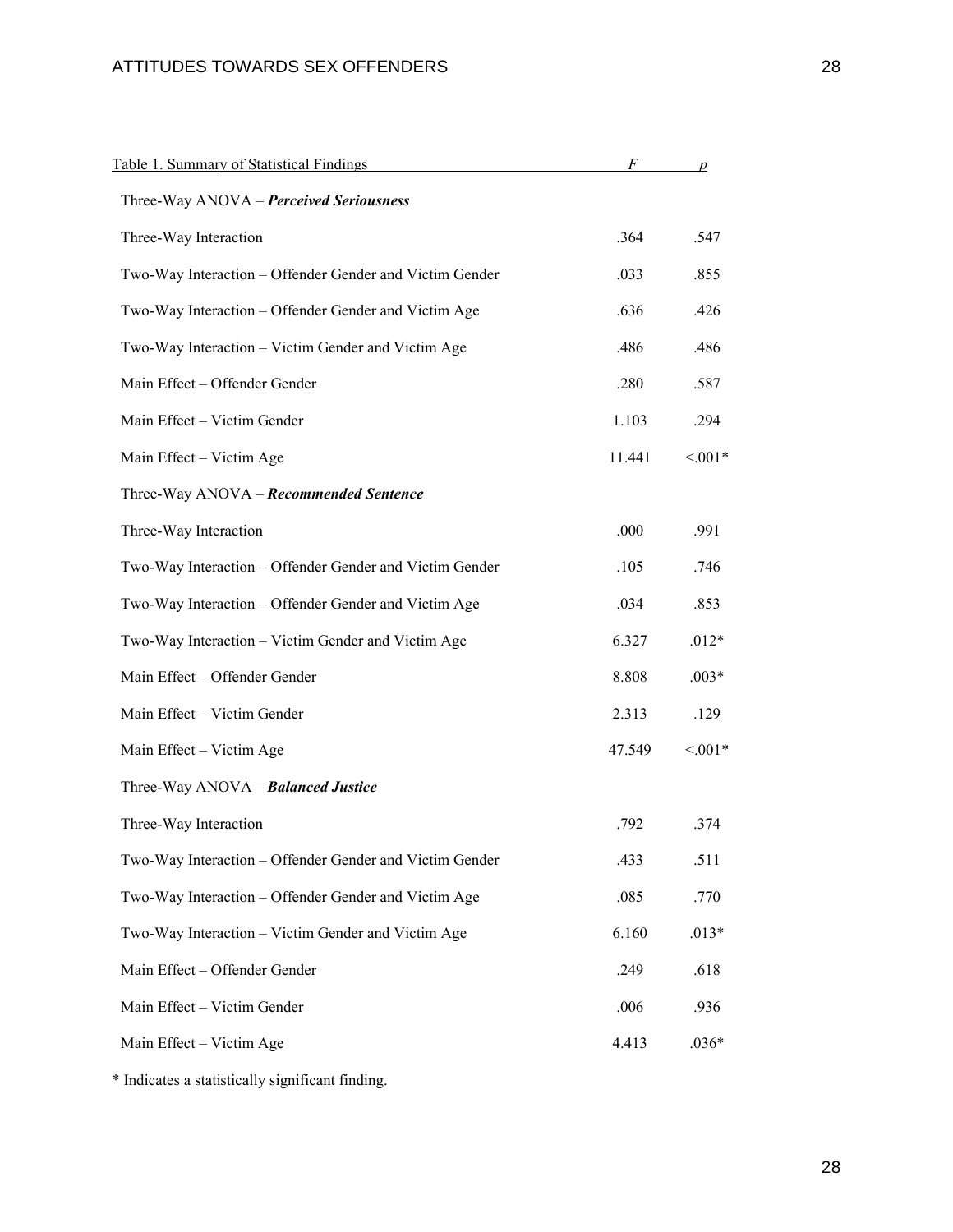

Perceived Seriousness

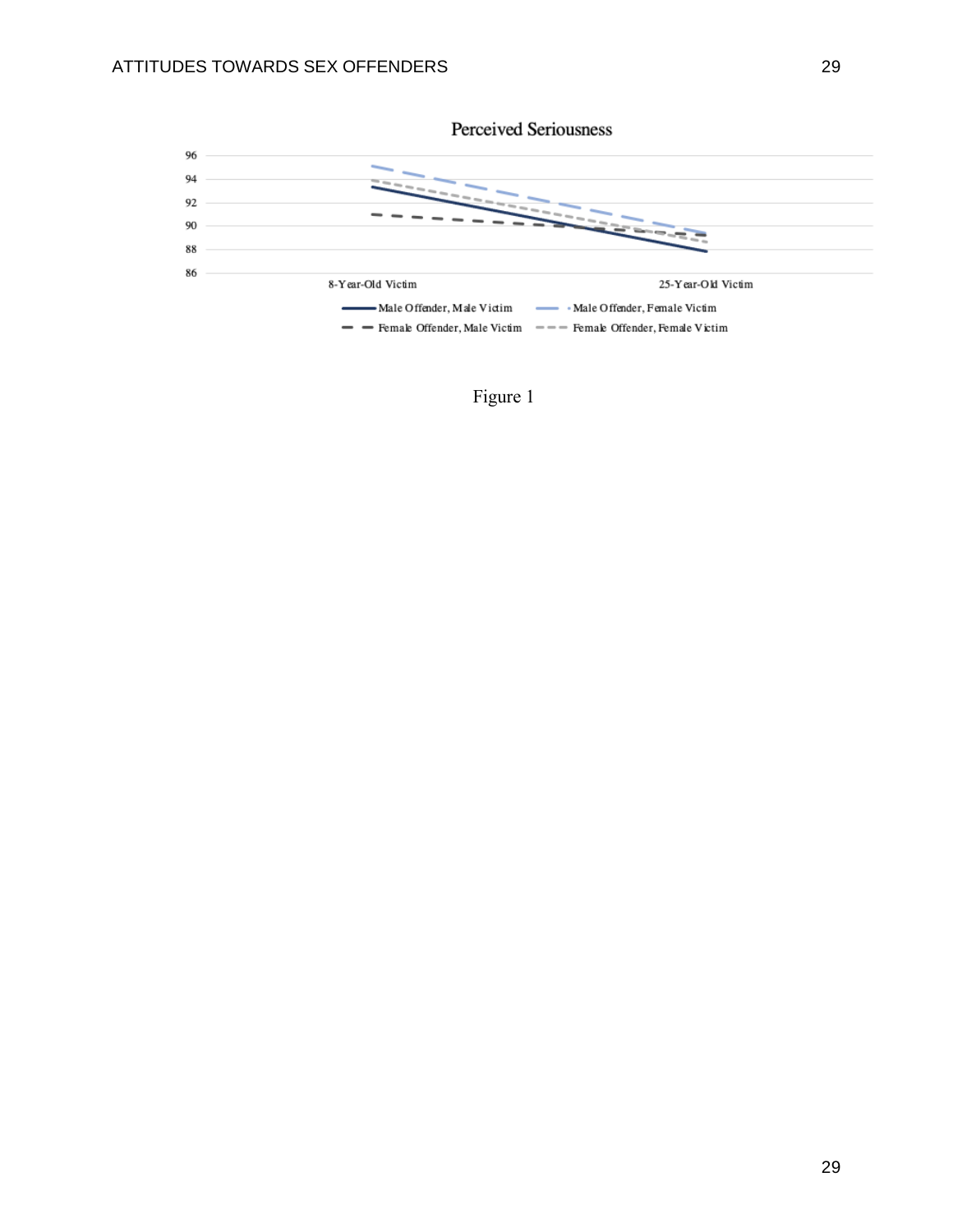

Figure 2



Figure 3